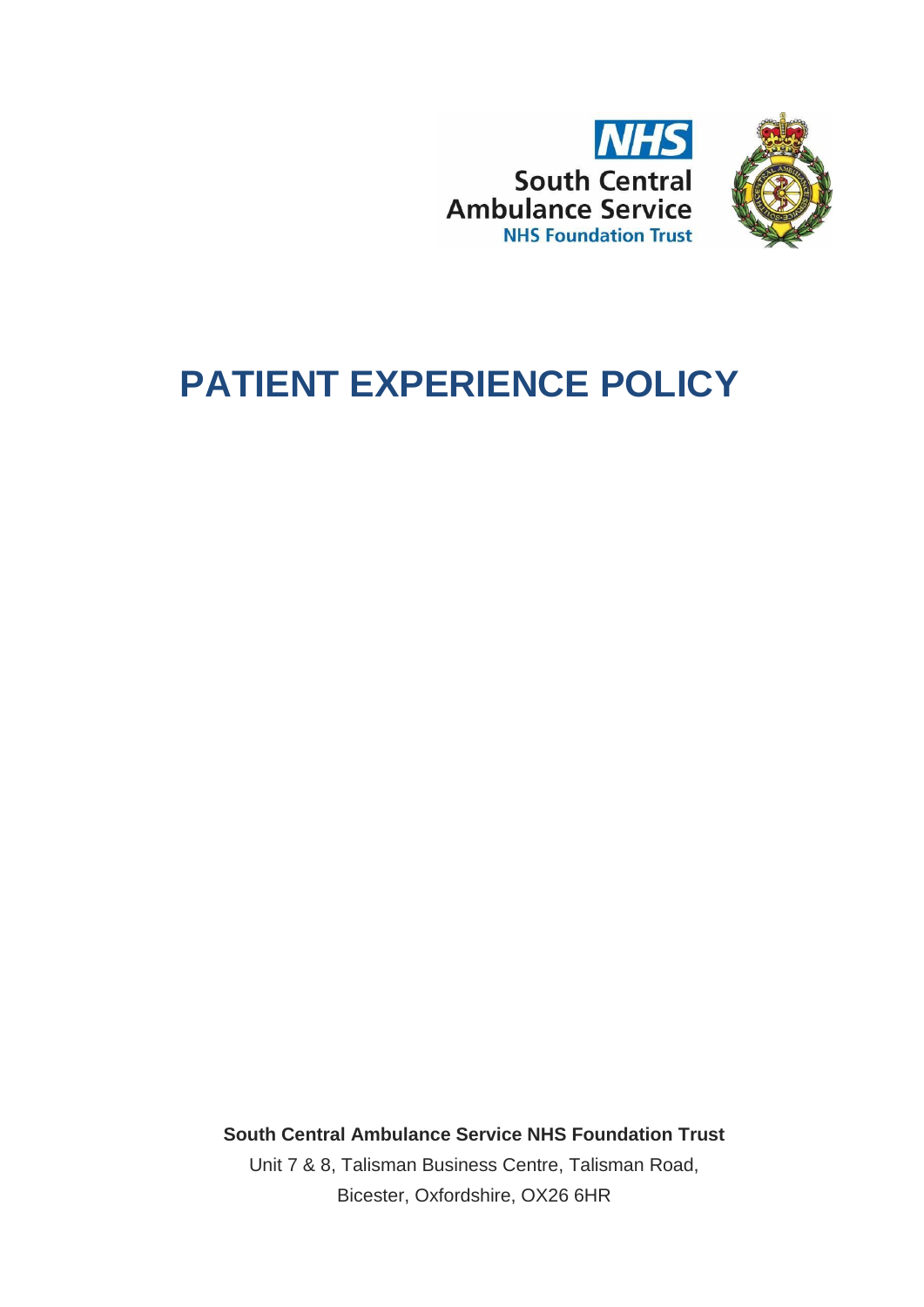# <span id="page-1-0"></span>**DOCUMENT INFORMATION**

| Version:                                      | 5.0                                                              |
|-----------------------------------------------|------------------------------------------------------------------|
| Policy Lead:                                  | <b>Head of Patient Experience</b>                                |
| Executive Lead:                               | Director of Patient Care & Service<br>Transformation             |
| Professional Approving Committee:             | Patient Experience Review Group &<br><b>Patient Safety Group</b> |
| Approved by Professional Approving Committee: | <b>June 2021</b>                                                 |
| Implementation Date:                          | <b>June 2021</b>                                                 |
| <b>Review Date:</b>                           | October 2023                                                     |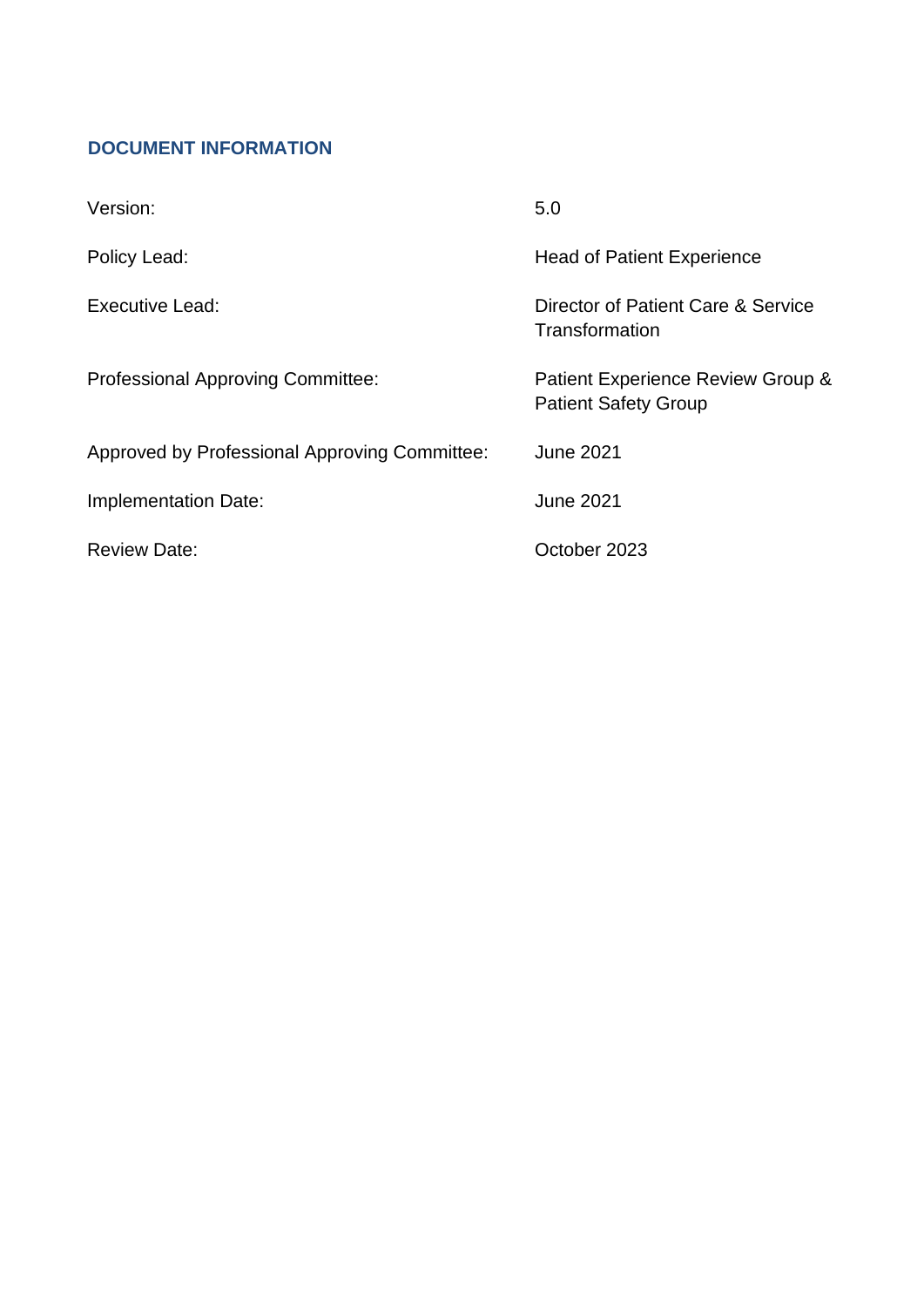| 7. LISTENING TO AND RESPONDING TO CONCERNS AND COMPLAINTS  11         |  |
|-----------------------------------------------------------------------|--|
|                                                                       |  |
| 9. POTENTIAL PATIENT SAFETY INCIDENT / SAFEGUARDING CONCERN / LEGAL   |  |
| 10. FORMAL WRITTEN COMPLAINTS POLICY PROTOCOL AND GUIDANCE  15        |  |
| 11. HANDLING OF JOINT COMPLAINTS BETWEEN ORGANISATIONS  19            |  |
| 12. CONCERNS AND COMPLAINTS EXCLUDED FROM THE SCOPE OF THIS POLICY 19 |  |
| 13. DEALING UNREASONABLY PERSISTENT OR VEXATIOUS COMPLAINANTS  19     |  |
|                                                                       |  |
| 15. ENSURING COMPLAINANTS ARE NOT TREATED DIFFERENTLY AS A RESULT OF  |  |
| 16. MONITORING POLICY AND MAKING IMPROVEMENTS AS A RESULT OF          |  |
|                                                                       |  |
|                                                                       |  |
|                                                                       |  |
| 20. MONITORING ACCESS TO COMPLAINTS, CONCERNS AND HCP FEEDBACK  24    |  |
|                                                                       |  |
|                                                                       |  |
|                                                                       |  |
|                                                                       |  |
| Appendix 2 - EXAMPLES OF UNREASONABLE, VEXATIOUS OR PERSISTENT        |  |
| Appendix 3- CATEGORISATION AND COMPLEXITY RISK TABLE FOR PATIENT      |  |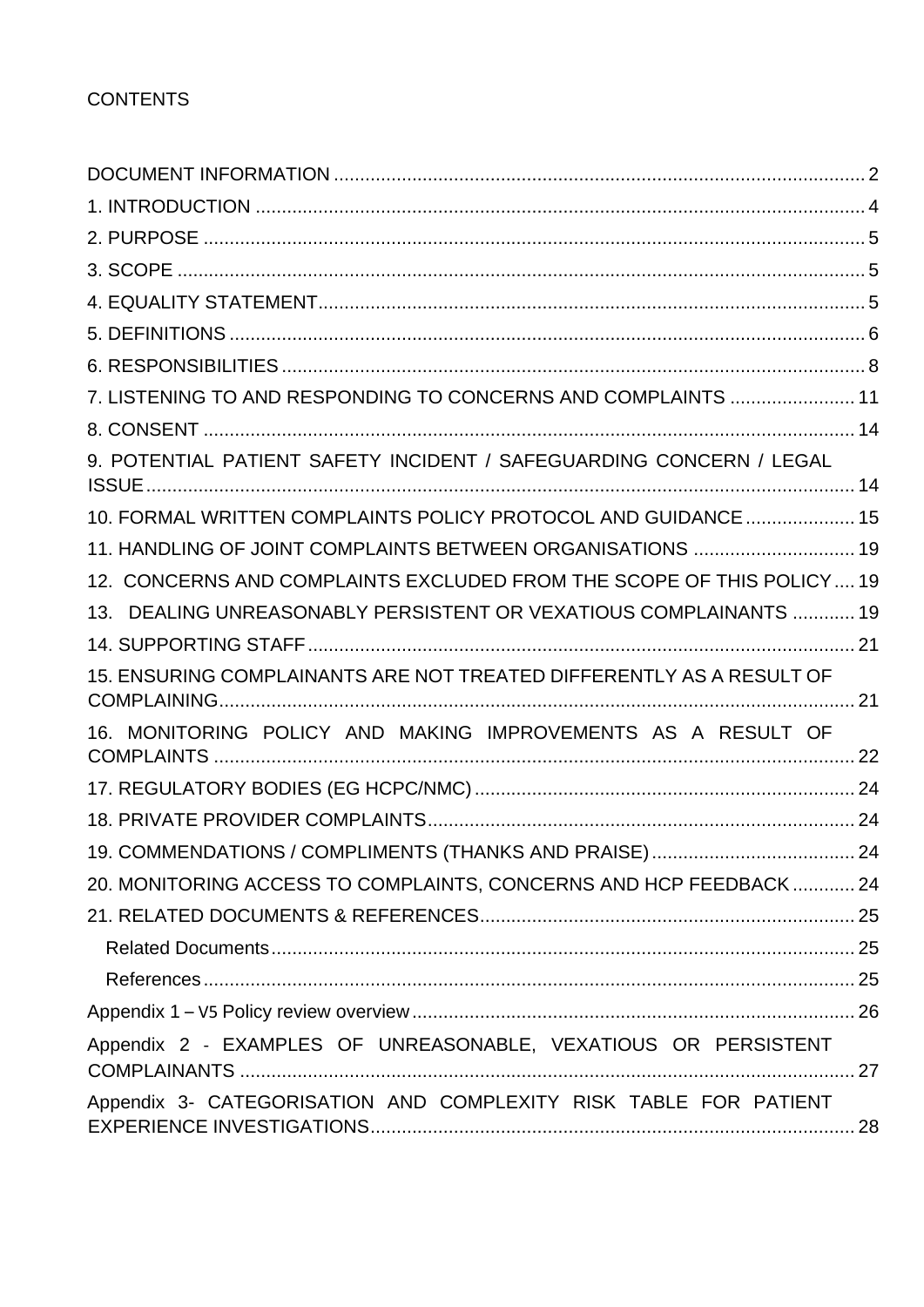#### <span id="page-3-0"></span>**1. INTRODUCTION**

South Central Ambulance Service NHS Foundation Trust (SCAS) prides itself in delivering high quality services to all patients and service users. We recognise, however, that at times things can go wrong and we may not deliver the quality of care or level of service we and our patients expect. When this happens and a complaint is made, this policy will be implemented to ensure service users and those acting on their behalf (who may be affected by the action, omission or decision of the trust) are confident that their concerns and complaints are acknowledged, listened to and dealt with effectively, in a timely manner and that a proportionate investigation takes place. The outcome of any investigation, along with any resulting actions will be explained to the complainant by the Trust.

Service users can be reassured that the complaint will not affect their ongoing treatment no complaint correspondence will be filed in their medical records - they will be treated fairly, and that their complaint will be managed in the strictest confidence. We would expect our service users to receive the standard of care we would like ourselves and our family members to receive. Registered staff also have a professional obligation to respond to complaints, as outlined by the Health and Care Professions Council (HCPC), Nursing and Midwifery Council (NMC), and the General Medicine Council (GMC)

There are very clear requirements surrounding the management of complaints which are monitored through the Care Quality Commission (CQC). This policy sets out how we handle complaints and the standards we will follow. It follows the relevant requirements as given in the Local Authority, Social Services and National Health Service Complaint Regulations 2009 and the Health and Social Care Act 2008 (Regulated Activities) Regulations 2014 (the 2009 and 2014 Regulations).The intention of this regulation is to ensure that anyone can make a complaint about any aspect of care and treatment provided, and to ensure that providers investigate complaints and take appropriate and timely action to rectify any failures identified by the complaint or investigation.

The Trust is committed to continually evaluating and improving services by acting on service users' feedback, including formal complaints, informal concerns, and Healthcare Professional Feedback (HCP). The Trust's Patient Experience Policy recognises the Parliamentary Health Service Ombudsman's (PHSO) Principles of Good Complaint Handling 2009 and upholds the values of their "my expectations" framework developed by the PHSO, Local Government Ombudsman and Healthwatch. It promotes the NHS constitution. It also supports the HCPC, NMC/Royal College of Nursing (RCN) and GMC codes of conduct when Trust staff are managing a concern or complaint. Both the RCN/NMC and GMC have published advice booklets on responding to complaints.

The Trust will operate openly and honestly in line with the Trust's *Being Open and Duty of Candour Policy* and welcomes feedback from patients and the public about the services we provide. We take a positive approach to complaints, blame culture is not conducive to learning from complaints and patient feedback. Staff are supported and given every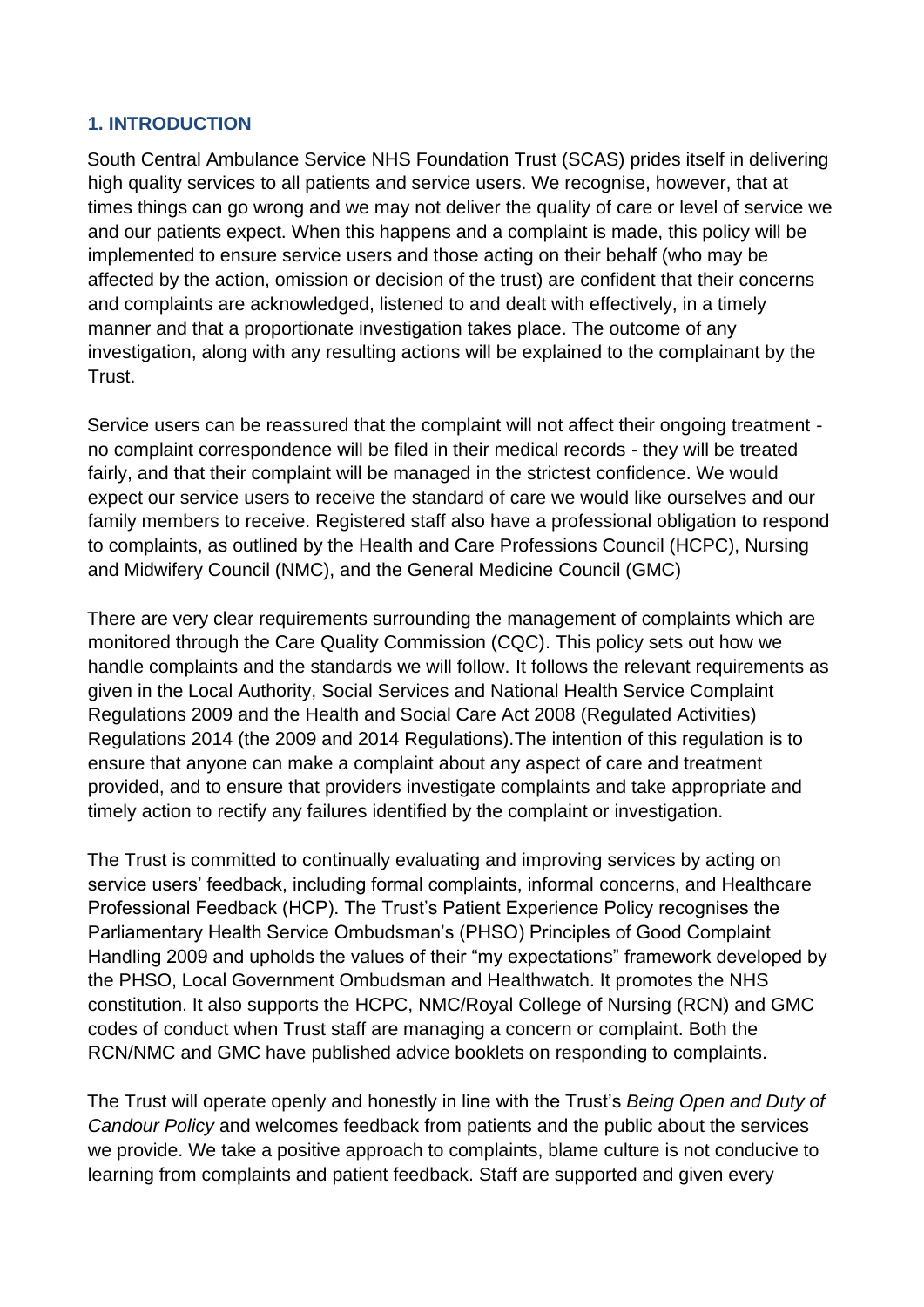opportunity to respond to the issue being raised and are offered guidance and support with Patient Experience investigations.

For staff wishing to raise concerns please refer to the Trust Freedom to Speak Up (Whistleblowing) Policy.

The key issues taken into consideration when formulating this policy are that a complainant should:

- Know how to complain.
- Feel confident that their complaint will be dealt with seriously.
- Know the period in which the complaint response is likely to be sent and to be kept informed of progress and any delays.
- Understand that their concerns will be investigated, and they will be informed of the findings of that investigation.
- Trust that SCAS will learn from feedback, concerns, complaints and compliments, and apply those lessons whilst also learning from and sharing best practice.

#### <span id="page-4-0"></span>**2. PURPOSE**

This policy should be read by all staff - permanent, temporary, voluntary or contractor acting on behalf of SCAS - so that they can assist service users when they raise a concern or complaint. The purpose of this policy is to outline how the Trust implements the statutory legal framework of the NHS Complaints Regulations 2009 and meets the requirements of the NHS Constitution as well as the Principles of Good Complaints Handling published by the Parliamentary and Health Service Ombudsman. The policy promotes the intention to learn from service users' experience by promoting an open culture in which anyone feels able to raise concerns, and, where they feel that they need to, by making them aware of their right to complain. This will include making information accessible about raising concerns and making complaints, and providing support to enable people to raise concerns and make complaints, by listening to them, resolving their issues quickly, improving the services the Trust provides and prevent recurrence. The policy clarifies the roles and responsibilities of Trust staff in acknowledging, investigating and responding to complaints, concerns and HCP feedback.

#### <span id="page-4-1"></span>**3. SCOPE**

This procedure will ensure that all complaints, concerns and HCP feedbacks are recorded and investigated thoroughly and proportionately; that complainants receive a full, timely, honest and open response; and that actions will be taken as a result of any learning identified in order to improve the service provided.

## <span id="page-4-2"></span>**4. EQUALITY STATEMENT**

The Trust is committed to promoting positive measures that eliminate all forms of unlawful or unfair discrimination on the grounds of age, marriage and civil partnership, disability, race, gender, religion/belief, sexual orientation, gender reassignment and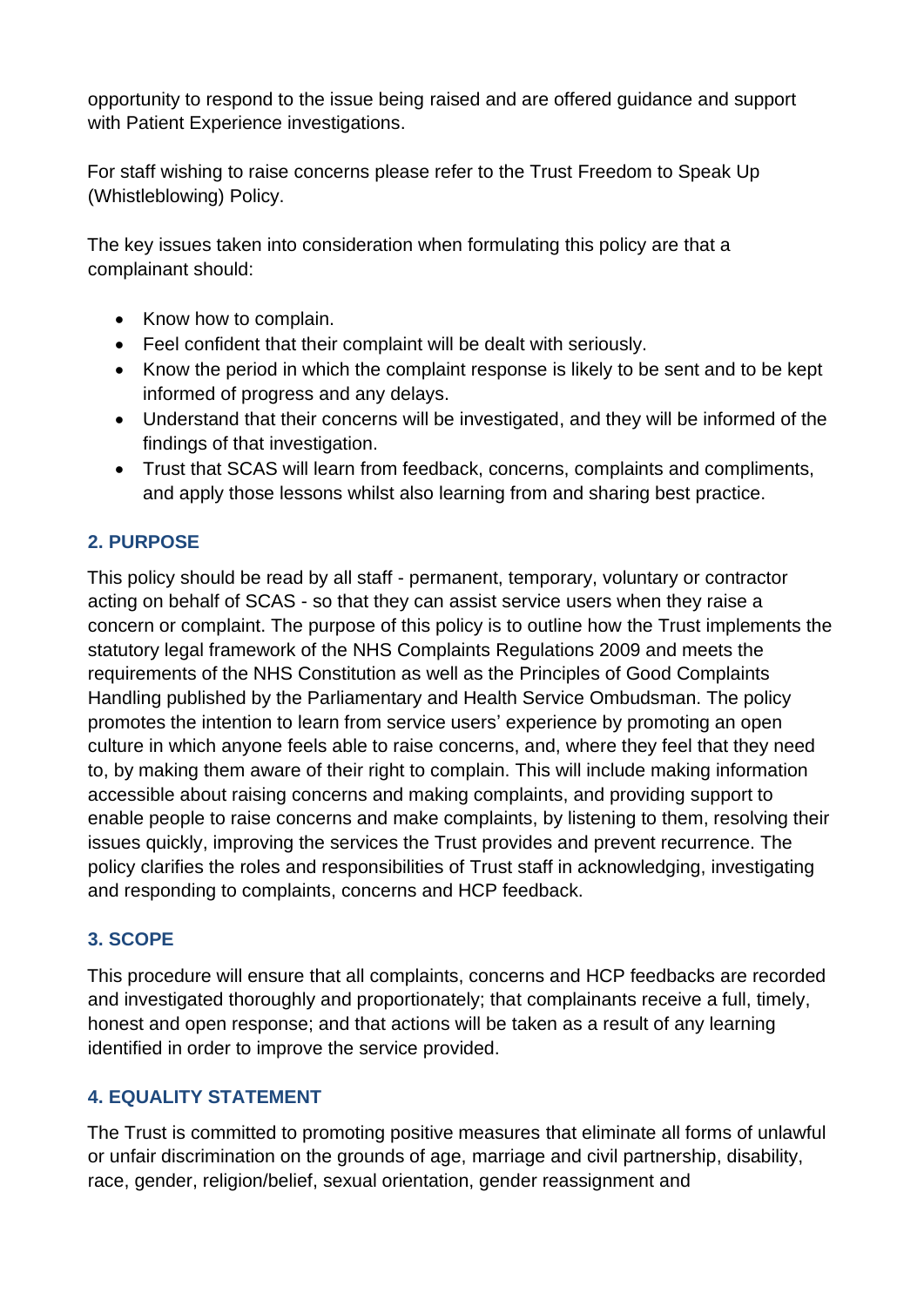pregnancy/maternity, or any other basis not justified by law or relevant to the issues being raised.

The Trust will therefore take every possible step to ensure that this procedure is applied fairly to all patients, advocates, and employees regardless of the aforementioned protected characteristics or any other irrelevant factor.

By committing to a policy encouraging equality of opportunity and diversity, the Trust values differences between members of the community and within its existing workforce, and actively seeks to benefit from their differing skills, knowledge, and experiences in order to provide an exemplary healthcare service. The Trust is committed to promoting equality and diversity best practice both within the workforce and in any other area where it has influence.

Where there are barriers to understanding; for example, a patient, advocate or employee has difficulty in reading or writing, or where English is not their first language, additional support will be put in place wherever necessary to ensure that the process to be followed is understood and that each individual is not disadvantaged at any stage in the procedure.

Anyone exercising their rights and entitlements under these regulations will suffer no detriment as a result.

## <span id="page-5-0"></span>**5. DEFINITIONS**

Concerns and complaints are expressions of dissatisfaction, whether justified or not, made by a patient, a patient's representative or a member of the public, about a service provided by SCAS or the specific behaviour of a member of SCAS staff or volunteer in the course of their duties, to which a response is required.

It is sometimes difficult to clearly establish the difference between a concern and complaint.

For the purpose of this policy, the following definitions will apply:

#### **Complaint:**

A complaint is an expression of dissatisfaction, either verbal or written, about an act, omission, or decision of the Trust, or about the standard of service we have provided. Whether justified or not, it requires a response and/or redress**.** 

#### **Note: Complaints are subject to NHS Complaint Regulations 2009 and can be escalated to the Parliamentary and Health Service Ombudsman (PHSO) for review.**

Complaints can be raised verbally or in writing. Most complainants will be very clear that they wish their complaint to be treated formally, and that they require a written response. People do not have to use the term 'complaint'. We will use the language chosen by the service user, or their representative, when they describe the issues they raise (for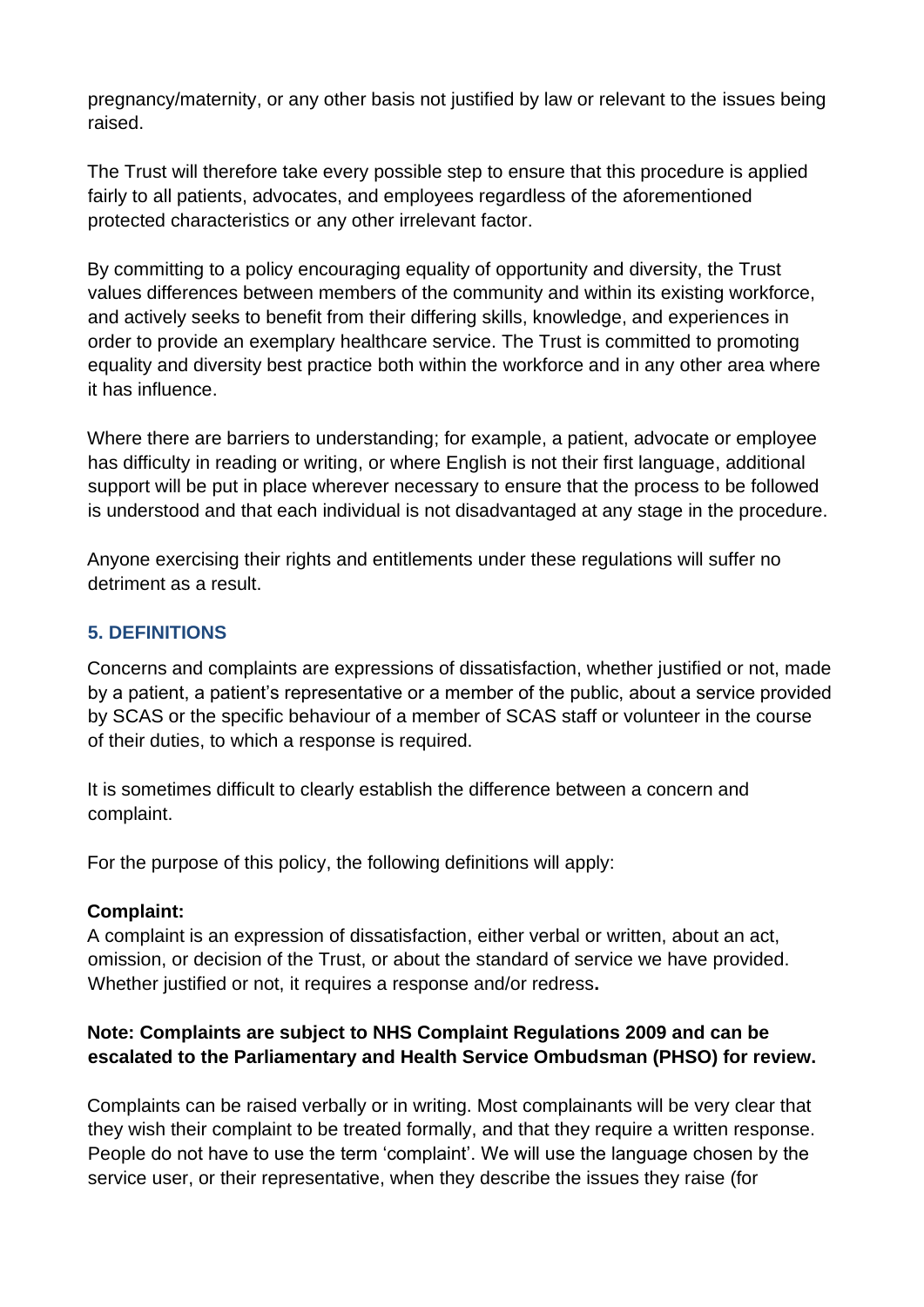example, 'issue', 'concern', 'complaint', 'tell you about'). We will endeavor to speak to people to understand the issues they raise and how they would like us to consider them.

A complaint may be identified by anyone; either a patient, a patient's representative, those affected by the actions of the Trust, a member of the public, an MP, or any other person who is dissatisfied with the actions of the Trust or with actions that any member of its staff has taken.

Complaints will be recorded and managed under the direction of the Head of Patient Experience (HoPE), acknowledged and responded to, the comments and any responses will be used in the monitoring and review process in order to influence the improvement and development of services the Trust provides where appropriate.

A complaint can be closed by a phone call to the complainant, but this MUST be agreed with the complainant, the conversation MUST be documented and the Patient Experience Team (PET) fully informed of the outcome, any learnings or actions identified and confirmation that the complainant has agreed to closing the matter with a phone call. It is recommended that this call is undertaken on a recorded line wherever possible for the protection of both parties. Following the telephone call, the PET will write to the complainant to inform them how they may raise additional questions with the Trust if needed and inform them of their PHSO escalation rights should they remain dissatisfied with the Trust's response.

#### **Concern:**

A concern is an expression of dissatisfaction, issue or worry which has not been specified as a formal complaint.

A concern can be raised verbally or in writing. A concern may be identified by anyone, either a patient, a patient's representative, those affected by the actions of the Trust, a member of the public, an MP, or any other person, who has concerns about the actions the Trust or any member of its staff has taken. Although these issues may not have been specified as a formal complaint, they will be taken as seriously and investigated in the same way to ensure a fair and effective resolution.

Concerns will be recorded and managed under the direction of the HoPE, acknowledged and responded to, the comments and any responses will be used in the monitoring and review process in order to influence the improvement and development of services the Trust provides where appropriate.

A concern can be closed by a phone call to the complainant, but this conversation MUST be documented and the PET fully informed of the outcome, any learnings or actions identified and whether the complainant is happy to close with a phone call and therefore no written response is required. It is recommended that this call is undertaken on a recorded line wherever possible for the protection of both parties. There are no Parliamentary and Health Service Ombudsman escalation rights applicable to concerns. However, if a resolution has not been reached, a concern can be escalated to become a formal complaint and will then become subject to PHSO escalation rights.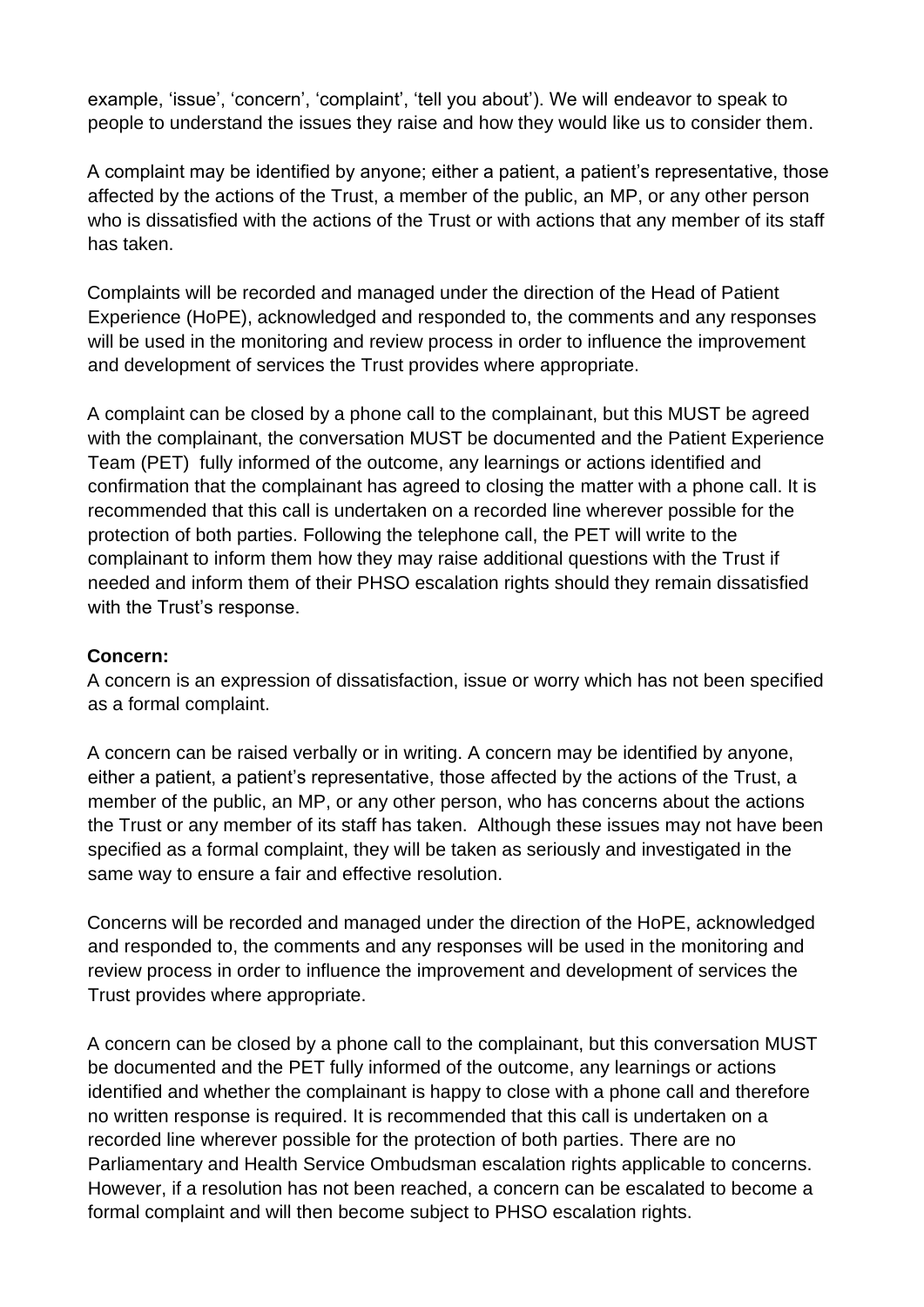#### **Healthcare Professional Feedback (HCP):**

HCP feedbacks are sometimes referred to as Clinical Concerns.

Healthcare Professionals working within the NHS are not permitted to raise a formal complaint about an NHS service. They can raise questions or concerns via an HCP feedback. HCP Feedbacks can still be serious and complex issues requiring full investigation. HCP feedbacks can be closed by a face to face conversation, a phone call or by an email, but this conversation MUST be documented and the PET fully informed of the outcome, any learnings or actions identified and confirmation that the HCP is happy to close with a phone call and therefore no written response is required. There are no Parliamentary and Health Service Ombudsman escalation rights applicable.

#### **Feedback:**

People may want to provide feedback instead of making a complaint. People can provide feedback, make a complaint, or do both. Feedback can be an expression of dissatisfaction (as well as positive feedback) but is normally given without wanting to receive a response or make a complaint.

#### **Complainant**:

A complainant is an individual who raises a complaint or concern.

#### **Investigating Officer (IO):**

The member of staff appointed by the Trust to fully investigate and report their findings in regard to the issues raised.

#### <span id="page-7-0"></span>**6. RESPONSIBILITIES**

**All Trust staff** – All Trust staff have an obligation to comply with this policy, and respond to any complaints, concerns or HCP feedback raised by service users with the aim of reaching an early resolution. Permanent staff should make temporary staff aware of this policy for resolving issues and managing complaints.

Everyone is expected to assist the complainant in addressing their concerns and escalating the issue where they are unable to resolve it themselves. The Trust expects all staff to be open, non-judgemental, and supportive of service users as people often feel uncomfortable raising issues. They should be met with a helpful response.

If Trust staff have been asked for information pertaining to an issue or complaint, whether it involves them or not, they must co-operate and provide all relevant information to any investigating officer when asked to do so. They must also forward any written notes, or the details of any verbal issues received by them to the PET or the HoPE as soon as possible. If required to be interviewed, either when on or off duty, in order to complete an investigation on time, staff are expected to give their full support as part of this Policy.

Although a member of staff may have left the Trust, they will be encouraged to respond to or participate in an investigation of a complaint if they were involved in the patient's care.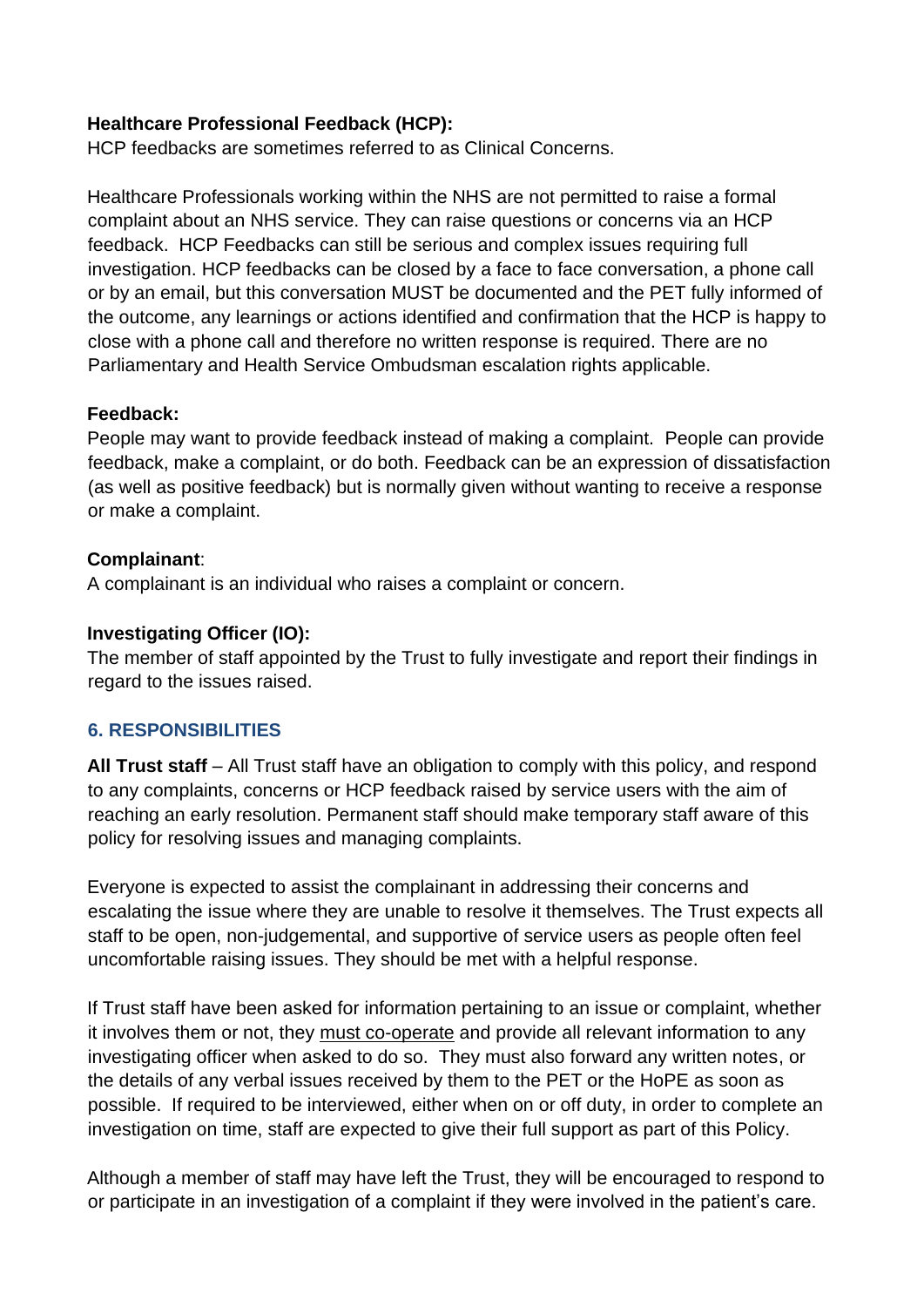**Board of Directors** – The Trust Board takes the strategic overview. They receive assurance from the Patient Experience update included in the Quality & Safety bi-monthly board report, this monitors themes and compliance with this policy, including acknowledgement, response rates, referrals to the PHSO, breakdown by specialty and reason for the complaints received. It also evidences assurance around the compliance with the CQC fundamental standard for raising concerns and complaints.

**Chief Executive (CEO)** – is the Accountable Officer for all patient related contact with the Trust and will be responsible for ensuring that a specified executive director oversees the successful management of such issues. The CEO also ensures that management fulfils their responsibility to respond to and investigate complaints effectively and that any learning identified as a result of the complaints investigation is taken forward by the service manager. The CEO will consider all reports to Board and act appropriately on any recommendations made.

**Director of Patient Care and Service Transformation** - is the Board level lead responsible for overseeing the successful management of the Patient Experience Policy and procedures.

**Directors of all Areas of the Trust - 999, 111, Clinical Coordination Centre (CCC), Non-Emergency Patient Transport Service (NEPTS**) - are responsible for ensuring that the policy is implemented locally and that staff are aware of the Trust policy on managing complaints, concerns and HCP Feedback. They are responsible for ensuring that complaint investigations are completed in a timely and appropriate way within their service area. They should also ensure timely and thorough investigation, meeting the 15 day deadline for internal response within their Directorate or service area, and to support staff in providing open and honest responses to complaints and concerns, and to ensure they are used as an opportunity for reflection and learning. They will also support developing services where complaints highlight a shortfall and implement action plans where appropriate. They will sign off and respond to complainants on behalf of the Chief Executive where required.

**Investigating Officer (IO)** - The Investigating Officers are responsible for ensuring a response is provided to all of the issues raised, that the responses are proportionate to the complaint and are submitted to the PET by the specified deadline. They are responsible for informing the complainant and the PET of any delays in their investigation or if the response deadline is unlikely to be met. They are responsible for advising the PET of any extensions required to the investigation target response date. They ensure staff who are the subject of a complaint are supported and are required to work with the member of staff's line manager to develop action or training plans for individuals where the complaint, concern or feedback highlights a need to do so. They are responsible for taking any learning from complaints, concerns or feedback to their local Clinical Governance Lead and sharing the outcome with the Clinical Governance Lead to ensure Trust wide learning where appropriate. Further guidance is set out in the **Patient Experience Investigations Guidance Notes** document.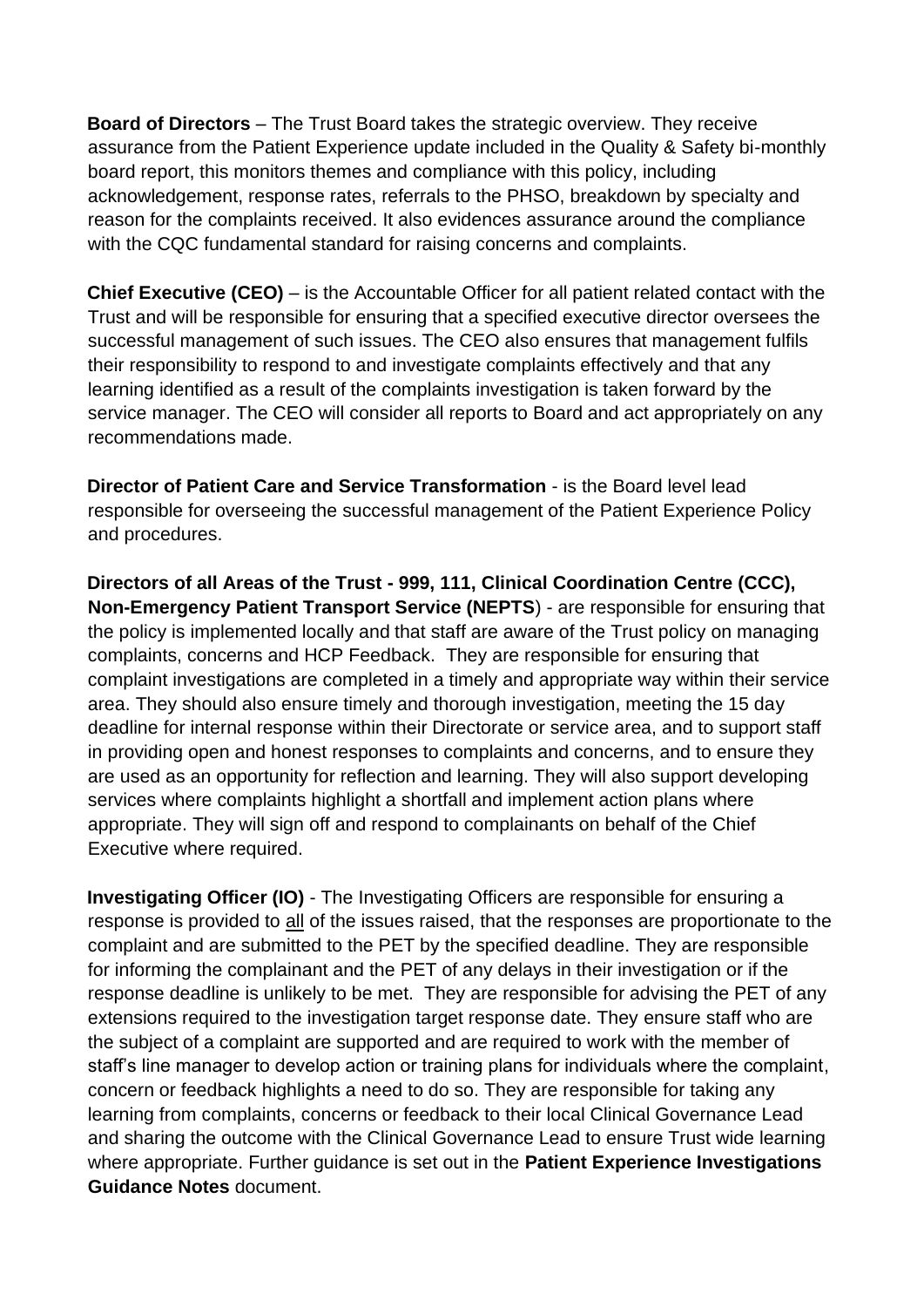**Head of Patient Experience (HoPE)** – Has delegated responsibility from the Director of Patient Care and Service Transformation to implement and manage the complaints process and policy implementation. The HoPE will be supported by the Patient Experience Manager, Senior Patient Experience Officers, and Patient Experience Officers. The HoPE and the PET will support the Investigating Officers on the issues that cause concern, and which may need support to be resolved. The HoPE has responsibility for the collation and reporting of patient experience issues, producing formal reports and is therefore able to identify trends highlighted in patient surveys/feedback and complaints/concerns/HCP feedback. They will ensure data is able to be provided to commissioners as and when required to offer reassurance of the level of service being delivered.

All patient related contacts received by the Trust will be directed immediately to the PET, who will manage the process on behalf of the HoPE. Issues of particular seriousness or which could have a serious impact on either a patient or the Trust will be directed immediately to the HoPE. The matter will be managed throughout the process by the HoPE, Patient Experience Manager and Senior Patient Experience Officers – the direct contact for the management of these issues. They will provide guidance, support and where necessary direct assistance to other staff in respect of these matters.

The HoPE will develop awareness throughout the Trust, keeping accurate records and statistics and monitoring performance targets, ensuring that any changes in national guidance are disseminated appropriately.

The HoPE will manage the PET to deliver an effective, caring, honest and timely service and to ensure this is managed effectively, the role will have access to all relevant Trust records, Trust Board Directors, managers and staff.

The HoPE is responsible for ensuring that the Trust is compliant with the regulations and with the external reporting requirements such as KO41a data returns.

The HoPE is responsible for managing the complaints that are referred to the Parliamentary Health Service Ombudsman (PHSO), to communicate with the PHSO on all matters and keep the Trusts reporting system – Datix - updated with the actions and outcomes. They are also responsible for liaising with the Head of Safeguarding, the Risk Management Team, Clinical Governance Leads and Legal Services Manager regarding those complaints that fall under and cross over with Patient Safety Incidents (PSIs), Duty of Candour (DoC) and cases that may implicate potential litigation.

**Patient Experience Team (PET)** – Are responsible for day to day managing and implementation of the Trust policy, applying the PHSO good complaints handling principles. They are responsible for applying this policy to the patient experience issues they manage, to meet the specified deadline or discuss with the HoPE when it is apparent a deadline will be missed. They provide training, advice and guidance to Investigating Officers as and when required on good complaint handling practices. They highlight changes in practice and record these as required; they develop a rapport with the Investigating Officer and the complainant to ensure the complainant is reassured that their complaint has been taken seriously and is being managed appropriately.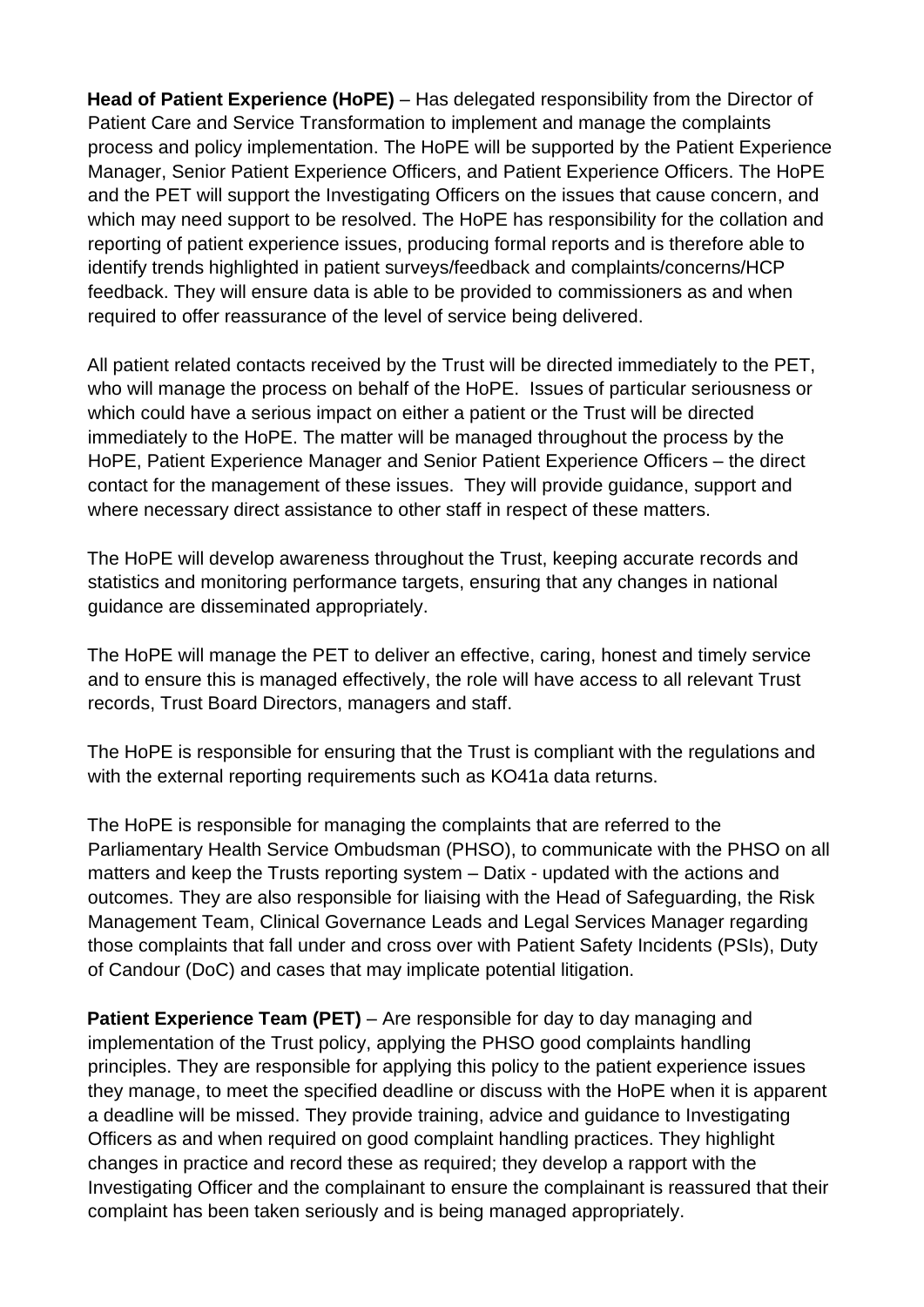#### <span id="page-10-0"></span>**7. LISTENING TO AND RESPONDING TO CONCERNS AND COMPLAINTS**

All concerns, comments, complaints, and HCP feedback are considered to be a valuable source of feedback enabling us to improve the services we deliver. The Trust actively seeks the opinions of service users in a variety of ways from external forums and stakeholders such as local Healthwatch, Foundation Trust Governors, NHS choices and social media. Where required, support is given to make a complaint, for example those for whom English may not be their first language, and those with special needs. Advocacy service support provided by the Independent Complaints Advocacy Services can be arranged for complainants where required. These details are outlined in the Trust's acknowledgement of a complaint letter. Where requested, the complainant's own advocates will be accommodated.

If we consider that a complaint (or any part of it) does not fall under this procedure we will explain the reasons for this. We will do this in writing to the person raising the complaint and provide any relevant signposting information.

We may receive an **anonymous or a general complaint** that would not meet the criteria for who can complain. In this case we would normally take a closer look into the matter to identify if there is any learning for our organisation unless there is a reason not to do so.

#### **7.1 Early Local Resolution**

Local resolution is encouraged when the outcome can still be influenced, and a remedy provided; generally, these will be verbal or frontline complaints. Our staff speak to people who use our service every day. This can often raise issues that our staff can help with immediately. We encourage people to discuss any issues they have with our staff, as we may be able to quickly sort out the issue to their satisfaction and without the need for them to make a complaint, and once a concern is received, every effort should be made to resolve the issue at local level. At local level, a proportionate and thorough investigation allowing for a speedy and effective outcome for the complainant should be provided.

It is a requirement of this policy that the PET will be fully updated regarding the issue and the resolution reached with the complainant such that the matter may be accurately recorded on Datix (the Trust's reporting system).

Guidance for staff when dealing with a complaint can be found in **Patient Experience Investigations Guidance Notes** this provides guidance on how to investigate and respond to dissatisfaction received.

Staff should ensure they:

- Take advice from senior members of staff (e.g. Team Leader, Shift Manager) where required.
- Once the issue has been investigated, if there are concerns of recurrence, they should escalate to the relevant manager who can take an overview and decide on any changes to practice.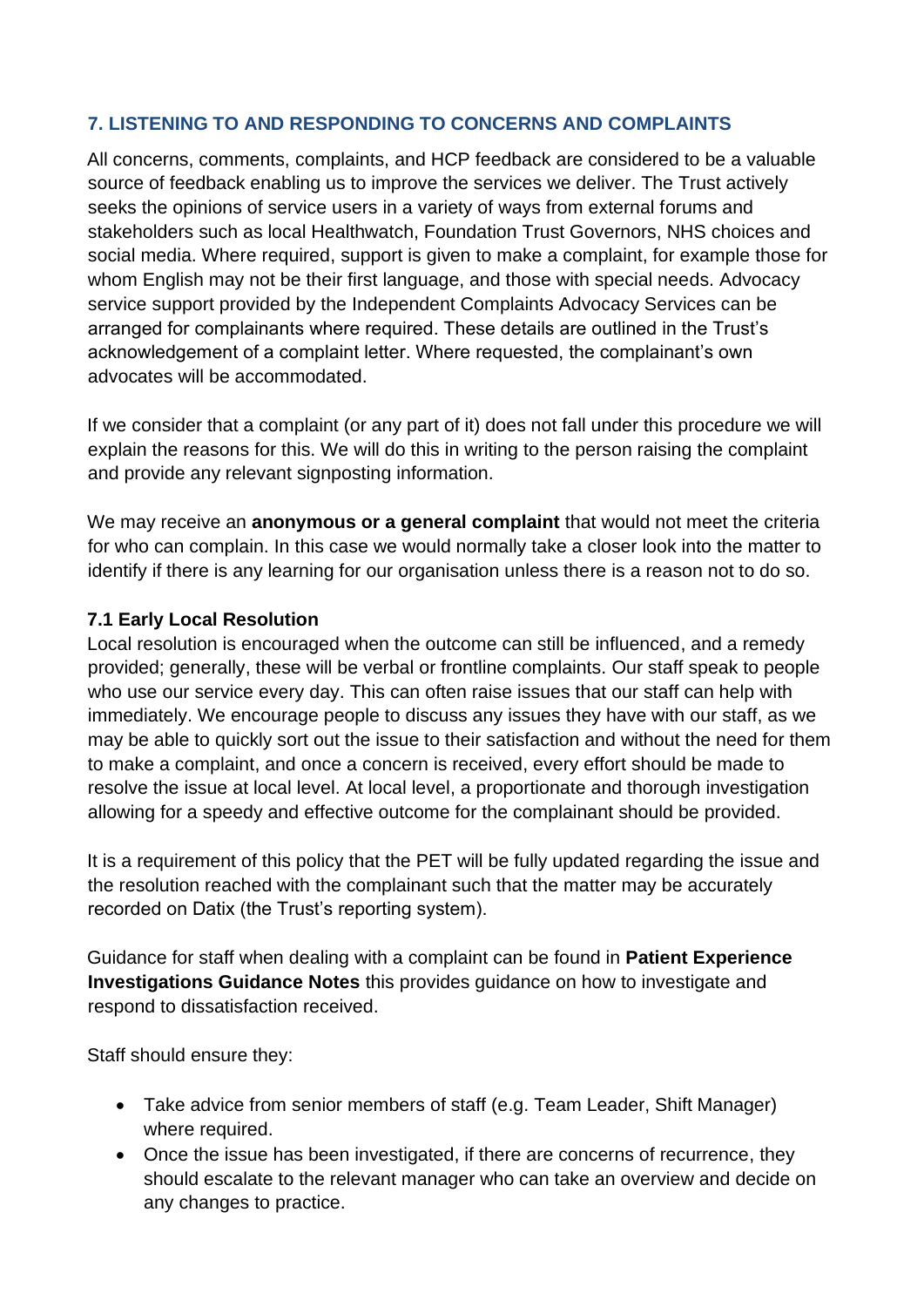- If local resolution is not possible, the complainant should be referred to the PET.
- The Trust will enable complainants to raise issues easily, without unnecessary barriers. It is not a requirement that a complaint must be made in writing. If the person complaining expresses a wish to raise a concern or a formal complaint, full details can and should be taken by telephone or in person if Trust staff are asked to do so by the complainant. Seek support from senior members of staff or the PET if required.

## **7.2 Verbal Enquiries or Complaints**

All verbal contacts will be treated with the same respect and seriousness as those made in writing.

- All verbal contacts made by telephone into any Headquarters, Clinical Coordination Centre or Trust location, should be referred to the PET, who will log the issue on Datix, acknowledge the issue to the complainant within three working days of receipt, and forward to the relevant service area for investigation. **It is important that the name and contact details of the enquirer are captured accurately.**
- If a verbal complaint is received outside normal office hours for PET (0900 1700 hours, Monday – Friday) then full details will be captured by the person receiving it and passed to the PET at the earliest opportunity by the fastest means (i.e. email), advising the enquirer/complainant of the course of action, unless it is possible to provide a satisfactory resolution immediately. Otherwise, information should be passed with accurate name and contact details.
- The individual and/or team receiving the complaint is encouraged to resolve issues raised at the first point of contact where appropriate to do so with relevant notes made on applicable service reporting system. If it has not been possible to resolve immediately, then the PET will initiate an investigation as previously described.
- As much information as possible must be passed to the PET.
- We will be polite, sensitive to the severity of the matter, and understanding of the distress it may be causing. It is OK to say 'sorry' that the enquirer feels that way they do – it is not an admission of guilt or liability to apologise for distress caused.

WE WILL KEEP OUR PROMISES AND DO WHAT WE HAVE SAID WE WILL DO – i.e. PASSING ON THE INFORMATION, ASKING SOMEONE TO CALL BACK – ALL WITHIN THE TIMESCALES AGREED WITH THE COMPLAINANT.

## **7.3 Written Enquiries by Letter or Email**

Any enquiry or complaint received by letter or email should be immediately forwarded to PET, ideally having been date stamped with the date of receipt by the Trust. If by letter, no action need be taken as the PET will acknowledge. If contact is received by email, an immediate email acknowledgement should be made confirming that the matter is being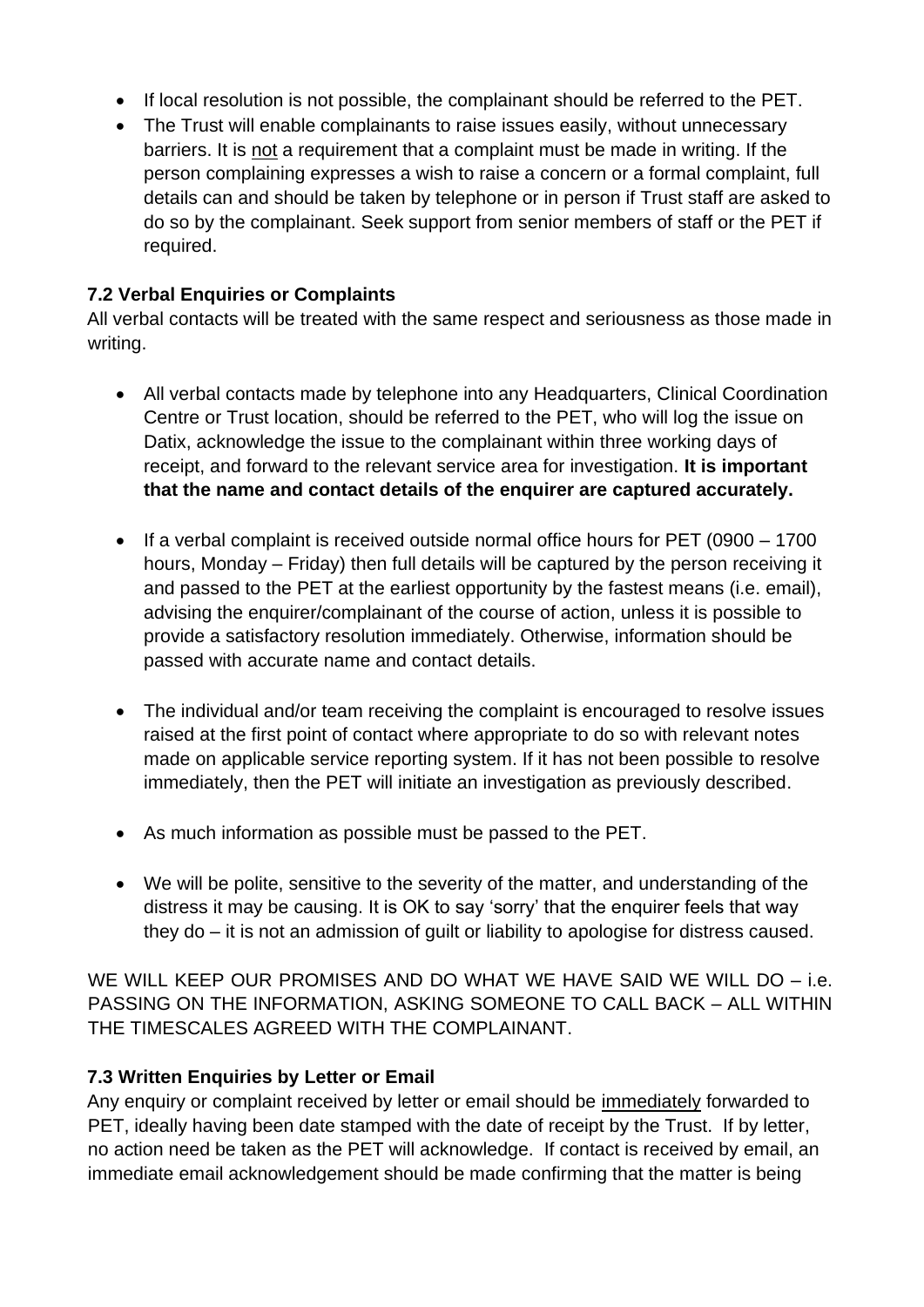addressed and has been forwarded to the PET for action and providing PET contact details.

# **7.4 Written Complaints Addressed to Trust Staff**

If a written complaint is received within the Trust addressed to someone other than the Chief Executive, it may still be possible to provide local resolution. Staff should not respond directly to a complaint which is addressed to the Chief Executive without prior discussion with the PET. If the written complaint is not addressed to the Chief Executive, the individual should consider the following:

- A telephone call to apologise or to offer an explanation. An initial response may satisfy the complainant and be a more favourable option. You must agree a timescale to respond fully and advise of the actions you will be taking in investigating the complaint.
- A copy of the complaint letter and response are to be forwarded to the PET for information and logging. Should a written complaint to the Chief Executive be received at a later date the initial letter and response will inform the Chief Executive's investigation.
- In cases where a complainant expresses their intention to contact the media, the HoPE and the Communications Team must be informed, and they will take appropriate action in managing the media.
- To minimise delays with HCP investigations, we require all HCP's to send us at least the minimum information we need to record and investigate an HCP feedback. A template has been distributed to HCP colleagues who are asked to fill in the form and return it, or, send us the HCP request in their own format, so long as we receive this minimum data set to enable us to record and investigate the issue. If we receive insufficient details to commence our investigation, we will chase for additional details a maximum of three times, following which we will close the record due to lack of information.

## **7.5 Financial / Goodwill Remedy**

The Trust aims to act fairly and take responsibility, acknowledging errors and apologising for them, making amends, and using the opportunity to improve our services. There is a range of appropriate responses to a complaint that has been upheld which includes both financial and non-financial remedies. Not all poor experience results in injustice or hardship, but where appropriate, the Trust will aim to ensure that the complainant's position is restored to what it would have been if their poor experience with our services had not occurred. If that is not possible, the Trust will consider awarding an appropriate financial or goodwill remedy payment in line with PHSO guidance "Our Guidance on financial Remedy" 2018. Financial remedy will not be appropriate in every case. There is often a balance between responding appropriately to people's complaints and acting proportionately within available resources. However, finite resources will not be used as an excuse for not providing a fair remedy. Remedies offered will be fair and proportionate to the complainant's injustice or hardship and will take account of people's individual circumstances. Financial remedies, where appropriate, will be considered by the relevant Head of Department, approved by the Legal Service Manager, and authorised by the Director of Finance or delegated representatives.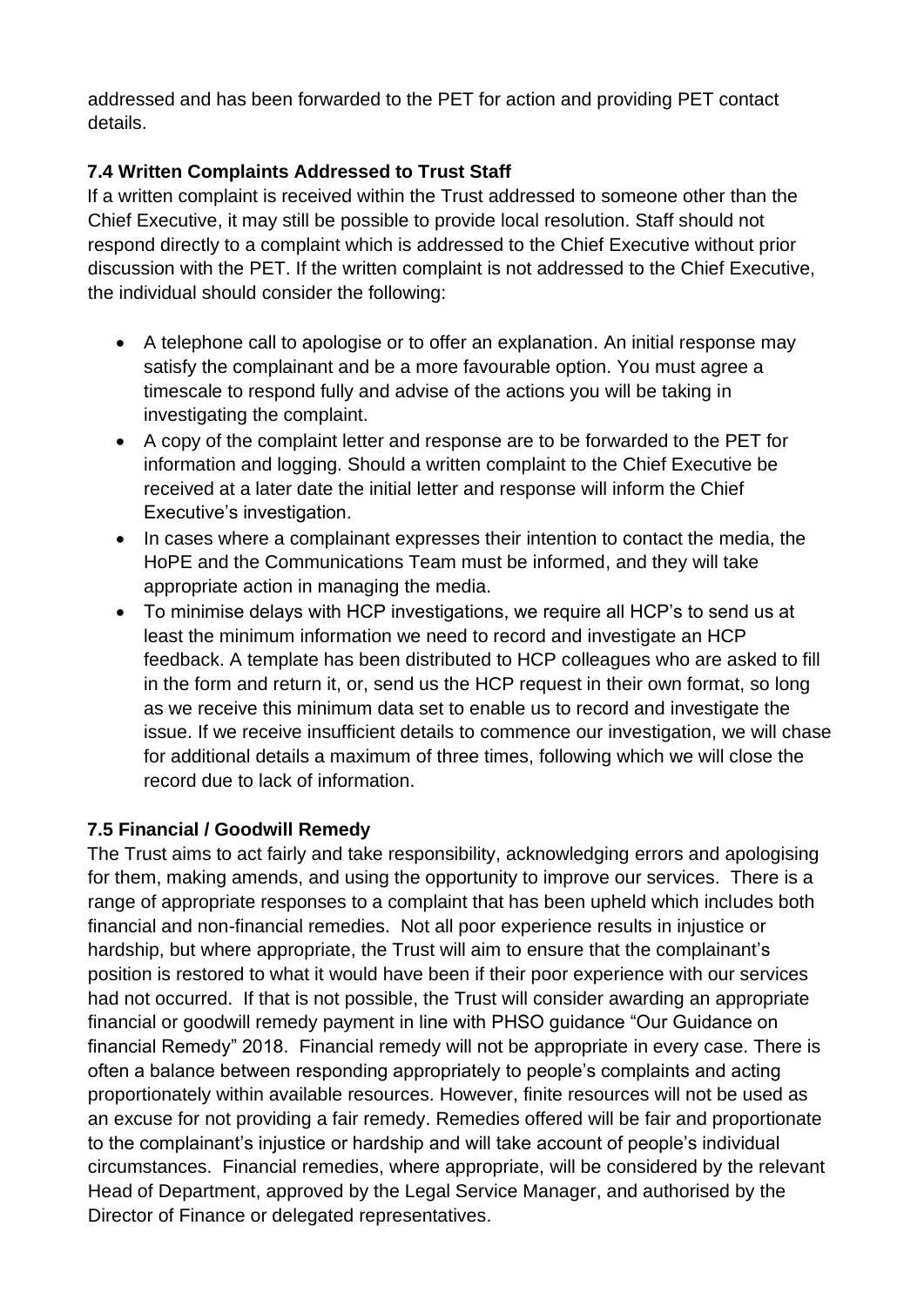If a complainant remains dissatisfied with the resolution of their complaint, the PHSO escalation rights will apply.

## <span id="page-13-0"></span>**8. CONSENT**

Consent will be obtained from the patient where the complainant is not the patient (or person legally responsible for the patient) or where the Trust will need to contact a thirdparty organisation to complete the investigation. This is necessary to obtain permission to access health records for the purpose of the investigation and/or to release personal or sensitive details in the Trust response. Consent will be requested at acknowledgement stage by the PET. Consent can be requested as required at any point during the investigation and prior to the response being issued. PET will provide support and advice on consent issues.

If the patient does not provide the Trust with their consent to release personal or sensitive information to the third party either during the investigation or within the complaint response, a full and comprehensive response will not be issued by the Trust to anyone other than directly to the patient themselves. If consent is not received by the Trust, it may be possible to issue a shorter redacted response with the patient's personal or sensitive information removed, this will be agreed at the discretion of the HoPE and/or Executive Director of Patient Care and Service Transformation.

In relation to deceased patients or when there is a question around capacity to consent, it will be necessary for the complainant to evidence that they are next of kin or have sufficient interest in the patient and are suitable to represent them.

Information will only be disclosed to those with a demonstrable need to know and/or legal right under consent to access the records under the General Data Protection Regulations (GDPR) and Data Protection Act 2018. Please refer to **Corporate Policy & Procedure No.10 Data Protection Policy** (latest version). The Trust will process information in line with the Caldicott Principles. For information on clinical consent please refer to the **Consent to Examination And Treatment Policy & Procedure (CSPP No.21)** (latest version).

#### <span id="page-13-1"></span>**9. POTENTIAL PATIENT SAFETY INCIDENT / SAFEGUARDING CONCERN / LEGAL ISSUE**

If the member of staff considers the subject of the complaint, concern or feedback constitutes a Patient Safety Incident, this must be reported immediately to the Executive Director of Patient Care & Service Transformation. Please refer to the latest version of the Trust's **Adverse Incident Reporting and Investigation Policy** document.

If a complaint highlights a Patient Safety Incident that requires investigation, the complaints process will incorporate the **Duty of Candour Policy** (DOC). PET will liaise with the Trust's **Patient Safety Incident Review Group** who will appoint an Investigating Officer for the Patient Safety Incident investigation to ensure the complaint response responds to all issues raised including the incident, and fulfils the obligations of the DOC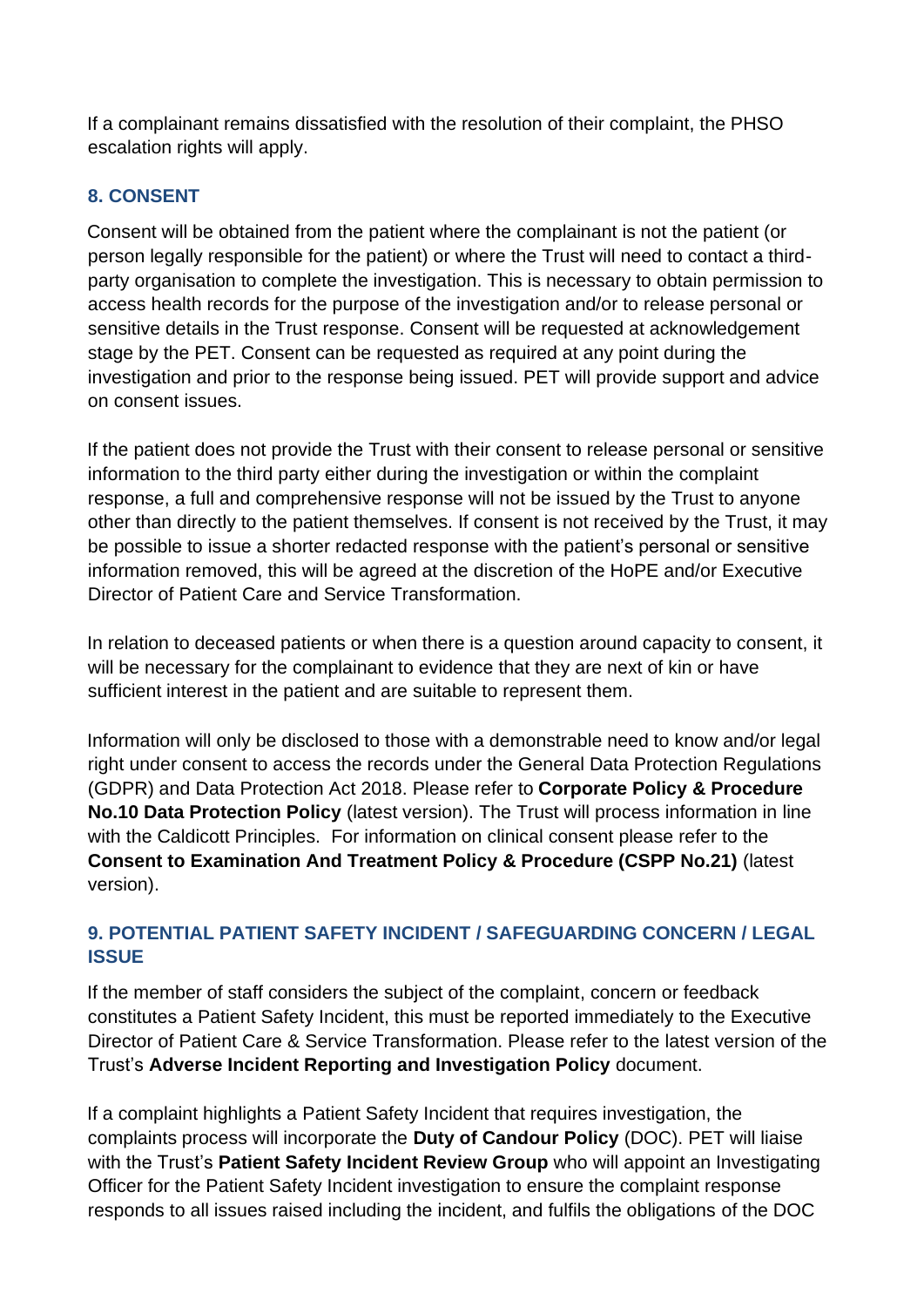policy. This will include an open account of what happened, an apology, and the acknowledgment of the level of harm caused as a result of the incident. Where indicated following the Patient Safety Incident investigation, further support will be offered to the patient and/or patient's representative.

#### **9.1 Concern or Complaint Involving a Vulnerable Adult or Child Protection**

The Trust has produced a Patient Safety Incident - Patient Experience & Investigations Safeguarding Guidance Note (13/05/2021), which is issued to Investigating Officers (IO) with every new Patient Experience Investigation, to reinforce the understanding that IO's are required to include consideration in their primary review of the investigation as to whether the thresholds for safeguarding concerns have been exceeded.

For those complaints which highlight a safeguarding issue please refer to the **Trust's Safeguarding Policy** (latest version).

## **9.2 Complaining on Behalf of a Child**

In circumstances where a representative is making a complaint on behalf of a child, the complaint will be considered by the Trust if it is satisfied that there are reasonable grounds and sufficient interest in the child's welfare for the complaint to be made by the representative rather than the child. If the Trust is not satisfied, we will share our reasons with the representative in writing.

#### **9.3 Complaints from Patients Detained Under the Mental Health Act 2007 (MHA)**

As outlined by the Care Quality Commission, patients detained under the Mental Health Act 2007 have the right to complain as do all service users. An advocate should be offered if appropriate.

## **9.4 Complaints that may be Subject to Legal Proceedings/Negligence Claims**

Where it is implied that legal proceedings may be underway, or are intended, and a complaint is received, the Trust will respond to the complaint in line with this policy other than exceptional reasons or when a formal request not to respond is made from a judge, coroner or the police. Where this is the case the complainant will be informed of the reason.

The Trust will endeavour to respond to all complaints despite the indication that legal action may be taken. However, where the Trust is notified of legal action being taken, the complaints procedure may stop if the two processes cause conflict with respective outcomes. The Trust will, where possible, signpost the complainant to a service that offer free legal advice. The Trust's Legal Service Manager will be informed at the earliest opportunity if legal action is indicated.

## <span id="page-14-0"></span>**10. FORMAL WRITTEN COMPLAINTS POLICY PROTOCOL AND GUIDANCE**

## **10.1 Time Limit for Making a Complaint**

In line with NHS Complaint Regulations 2009, a complaint should be made within twelve months of the incident occurring that raises the issue, or twelve months from the date the complainant reasonably first became aware of the issue. The Trust can, at its discretion,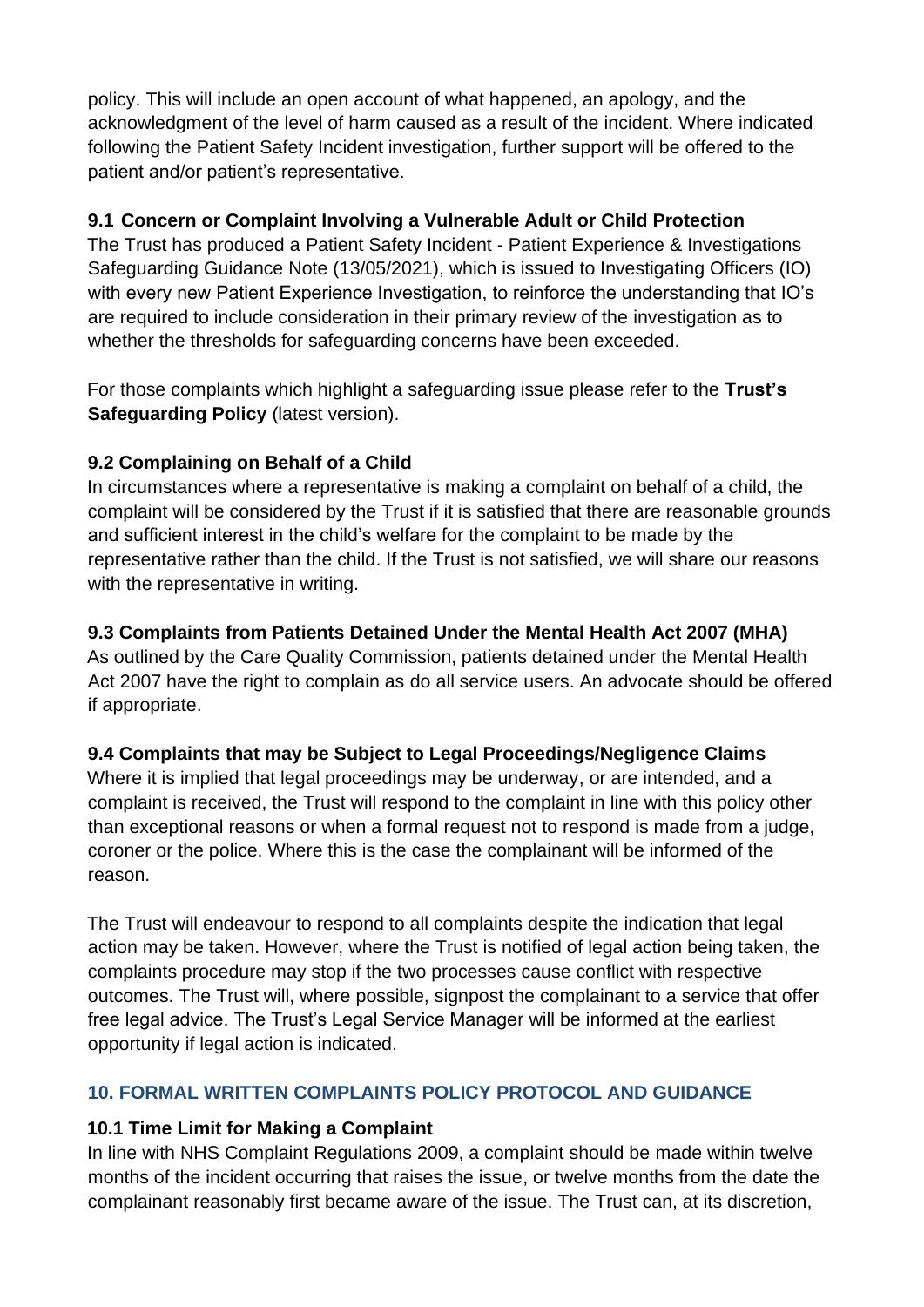consider complaints raised outside of twelve months, if there are exceptional circumstances for the complainant not having brought the complaint to the Trust within the twelve-month timeframe. This will be considered on a case by case basis by the HoPE.

## **10.2 Complaints Investigation Timescale**

Complaints will:

- Be acknowledged within three working days of receipt.
- The Trust will aim to provide a written response within 25 working days. If longer is required to ensure a full investigation can be completed, the extended timescale will be sought by agreement with the complainant.
- Upon receipt, all complaints will be logged onto the DATIX system and provisionally graded in line with the Trust's Categorisation and Complexity Risk Table for Patient Experience Investigations Grading Matrix (see Appendix 2). The grading however can be reassessed where the investigation concludes it is a lower risk or indeed a higher risk.
- Where it is felt the complaint raises an incident that should have been reported in line with the **Adverse Incident Reporting and Investigation Policy,** this should be bought to the attention of the relevant service manager.
- Complaints relating to individual incidents will be brought to the attention of the appropriate Trust's Clinical Governance Lead and, where required, the Head of Risk & Security. A seamless approach will be taken in investigating and sharing the outcome and response to the complaint if an investigation has been undertaken at incident stage.

## **10.3 Acknowledgement Letter**

- Acknowledgement letters will be issued within three working days of receipt. The acknowledgement letter will offer a direct point of contact to the complainant by giving the name of a member of the PET. The PET is responsible for recording and assessing the complaint, and sending for investigation to the relevant managers and staff members who can best respond, with the outcome of their investigation, into the issues raised. It may still be possible that local resolution may be attempted but this would be agreed with the complainant and depends entirely on the issue being raised.
- The acknowledgment letter will include information about how to contact NHS Complaints Advocacy Services.
- The acknowledgement letter will invite the complainant to call the PET to discuss any further issues they may have.
- The acknowledgement letter will advise the complainant that the Trust will aim to respond within 25 days. It will advise that the Trust may seek a longer timescale in agreement with the complainant if the investigation is complex or the Investigating Officer requires more time to complete their enquiries.

# **10.4 Investigation of Complaint**

Complaints will be thoroughly investigated in a manner appropriate to resolving the issues speedily, efficiently, and appropriately within the agreed timeframe. The PET will distribute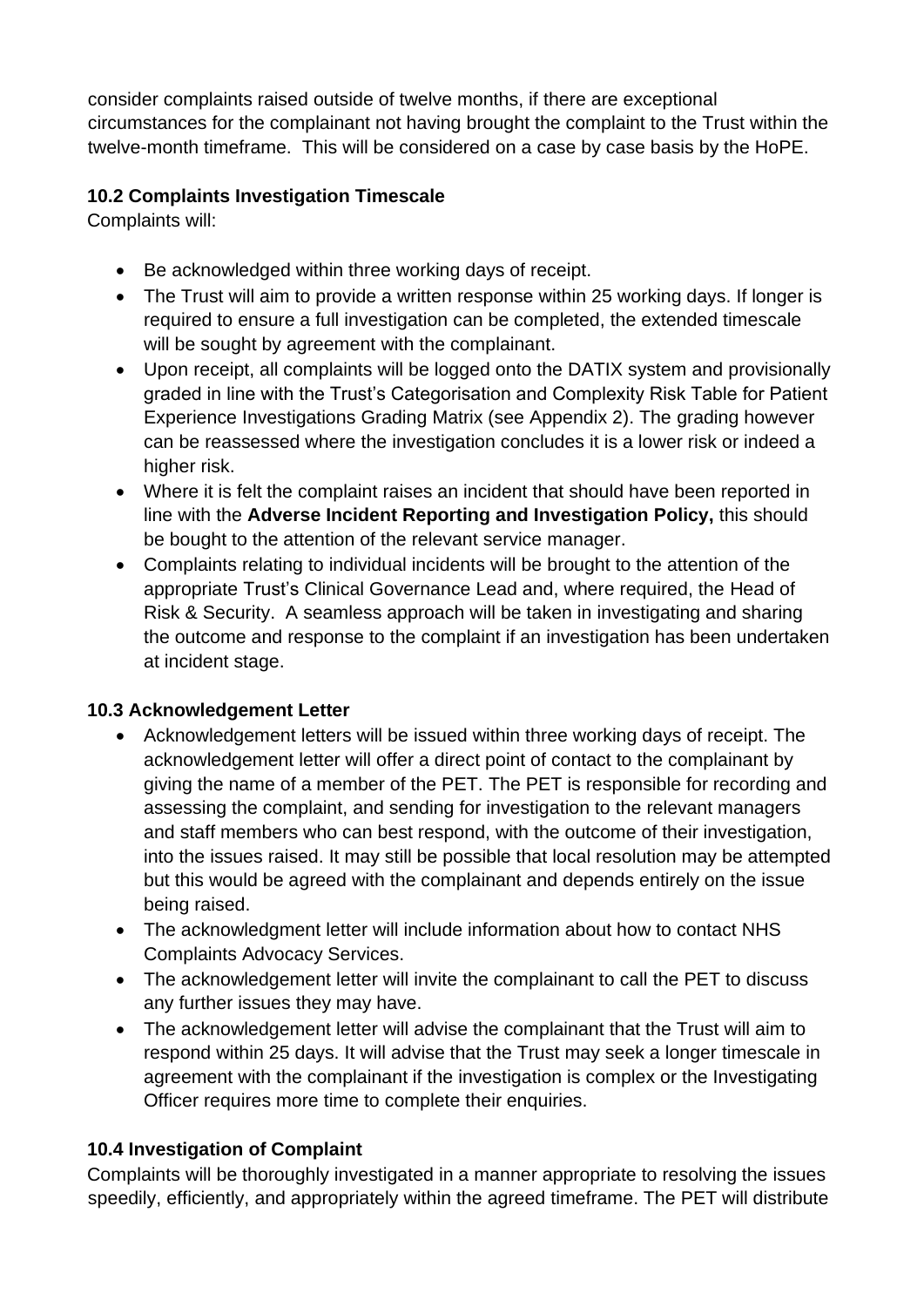the complaints to the relevant senior managers within relevant service areas who are best placed to offer a response. Senior staff members will receive the complaint relevant to their area or care provided by staff members for which they are responsible.

- The Trust allows 15 days for the internal investigation to be completed and the outcome report/draft response returned to the PET.
- Staff should be made aware of any complaints that relate to care provided by them and discussion with their senior manager should form part of the investigation.
- Responses provided must be open, honest, and factual, referring where appropriate to best practice, Joint Royal Colleges Ambulance Liaison Committee (JRCALC) guidance or Trust policy. Care should be taken to ensure the response answers all of the points raised in the complaint and offer the response using clear language, for example it may be necessary to use medical terminology but an explanation that can be understood should also be offered.
- If it is not possible to respond to an issue raised it must be explained why this is the case.
- It is both appropriate and possible to apologise without admitting liability. Further guidance is included in **Patient Experience Investigations Guidance Notes**.
- If it is clear that a longer timescale will be required to offer a more effective response or due to key respondents being unavailable, the PET must be informed immediately as the complainant must be kept updated and an extension of timescale sought.
- Guidelines for writing staff statements and reports is included in **Patient Experience Investigations Guidance Notes**.
- Advise the complainant of any changes to practice, development plans or training needs that have been identified following the complaint investigation.

The PHSO Principles for Good Complaint Handling are that we get the response right, it is focused on the service user, we are open and accurate, fair and proportionate in our response and that we put things right and seek continuous improvement.

## **10.5 The Trust's Response Letter**

The PET will expect to receive a draft response from the Investigating Officer within 15 working days. This will allow time for all of the responses from each service area involved in the complaint to be coordinated into one response and prepared for approval by the relevant Director of Service. If it is clear that a longer timescale will be required to offer a more effective response or due to key respondents being unavailable the PET must be informed immediately. This enables an extension to be agreed with the complainant.

It is recommended that the Investigating Officer presents their findings and draft response letter to their line manager for review and approval prior to submitting it to the PET. This will enable the line manager to identify any omissions or raise further questions prior to the response being presented to the relevant Director of Service or Chief Executive for approval and sign off.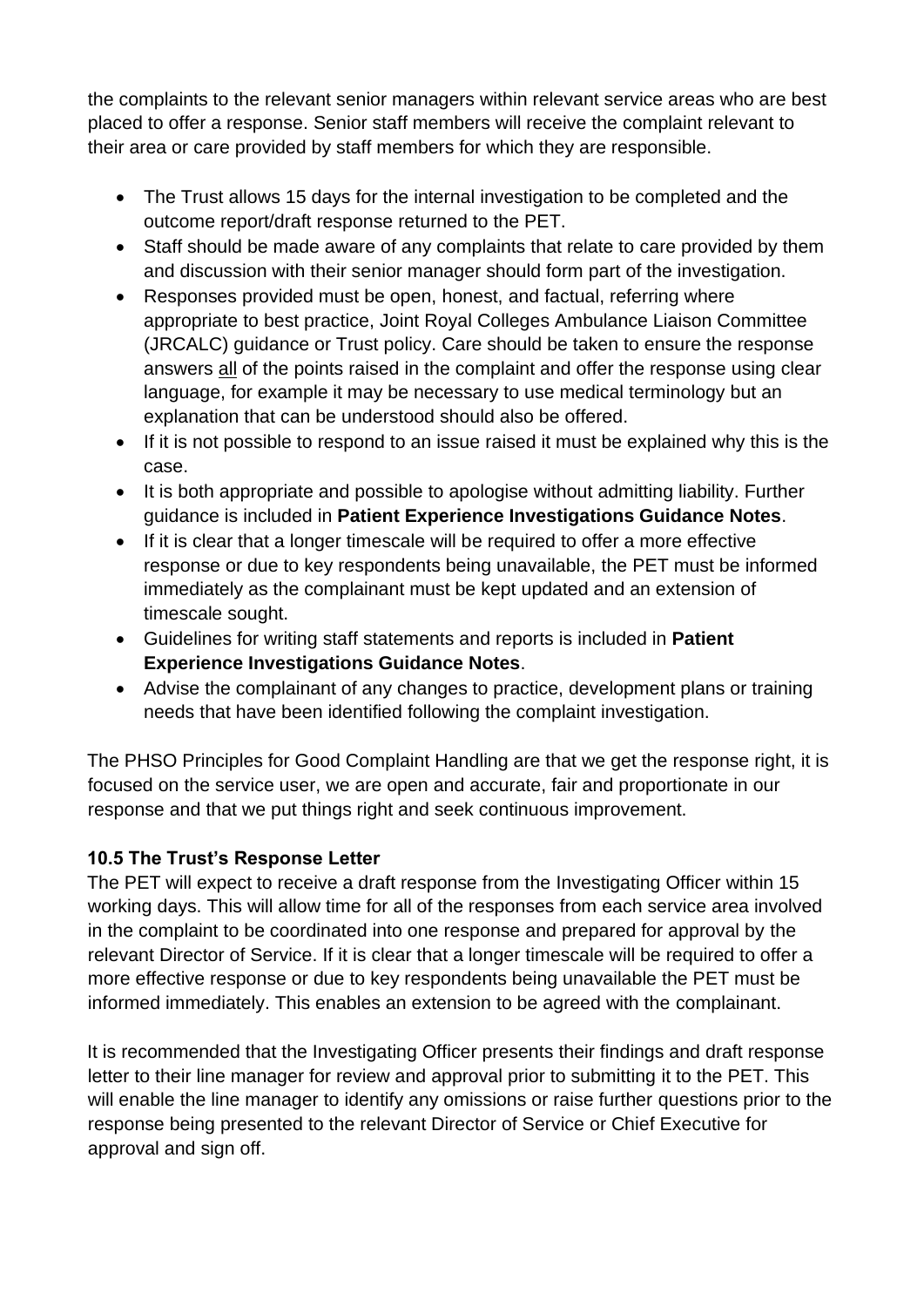The responses and outcome of the investigation will be reviewed by the PET, and will conclude whether the complaint is upheld, partially upheld or not upheld. This will be recorded on Datix in line with the DOH Ko41a mandatory requirements.

## **10.6 Local Resolution Meetings**

The PET, where appropriate, may arrange for the relevant member of staff, for example the Investigating Officer, Head of Operations or Director of Service, to meet with the complainant. Meetings will be minuted and/or recorded (by agreement and with consent of all parties) and a copy provided to the complainant (if required) and one retained on the Datix file.

# **10.7. Reopened Complaints**

Complainants who are not satisfied with the Trust's response are asked to clarify the points they feel were not responded to appropriately. If the complainant raises further issues that were not previously raised, the complaint may be re-opened. The following should be considered:

- A re-opened complaint can attempt further local resolution by asking those who responded to the complaint to reconsider and offer further response to the complainant.
- A local resolution meeting should be offered as this may help to avoid protracted written correspondence. The complainant may request an independent review of their complaint via the Parliamentary Health Service Ombudsman.

## **10.8 Parliamentary & Health Service Ombudsman (PHSO)**

- If the complainant remains dissatisfied with the Trust's response, they have the right to refer their complaint and its management to the PHSO for an independent review.
- The PHSO is independent of the NHS and the government. They will consider the review by assessing whether the Trust has applied the Ombudsman's Principles in managing and responding to the complaint.
- The Trust will consider offering a Remedy Payment, where appropriate, in line with the PHSO document "Our Guidance on Financial Remedy" issued July 2018.
- The PHSO may decide a formal review will be undertaken, they will ask for the complaint investigation file and usually the medical records relating to the patient. They will review the documentation and consider whether the Trust could provide further local resolution, whether the Trust has investigated sufficiently and could do anything more to resolve the complaint or take any further actions to prevent recurrence.
- The PHSO will assess whether the Trust has applied the Ombudsman's principles. There is no right to appeal to the Trust once the Ombudsman has reviewed a complaint.
- The PHSO shares complaints data recorded against individual Trusts, this can be shared to provide aggregated analysis to the Care Quality Commission, NHS Digital, and those organisations that have signed the joint working agreement.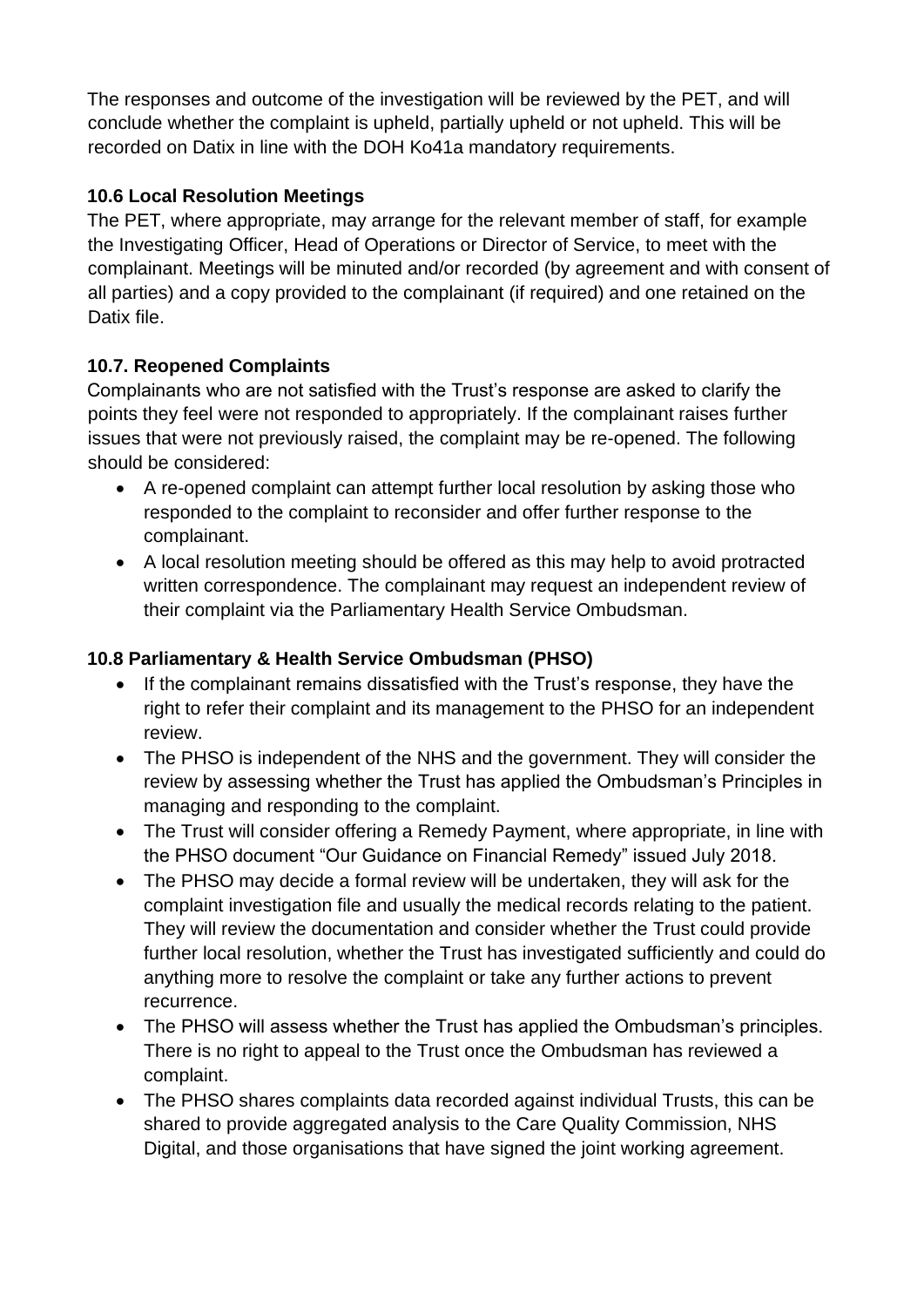#### <span id="page-18-0"></span>**11. HANDLING OF JOINT COMPLAINTS BETWEEN ORGANISATIONS**

The two organisations that are the subject of the complaint must co-operate with each other in order to provide a seamless approach to resolution and responding. If the Trust is the receiving organisation, they will follow the process outlined below:

- Obtain consent to approach a third-party organisation. Obtaining consent should not hold up the Trust's own investigation from commencing.
- The PET will contact the third-party organisation and request to lead the investigation in order to maintain the relationship with the complainant and control the timescale of the response.
- If the third-party organisation concerned expresses a need to lead, the PET will ensure they are aware of the Trust timescales, and agree a date for response, including a request to review the third party response prior to completion to ensure accuracy on behalf of the Trust's input.
- If the third-party leads, the PET will then inform the complainant of the lead organisation and their contact details.
- If the complainant does not consent to the complaints being shared, the Trust will respond to the issue surrounding their Trust only and will direct the complainant to the other organisation for a response to matters outside of the Trust.

Complainants can lodge complaints with the Commissioners rather than the provider of the service. If a complaint is lodged with the provider and not resolved locally the complaint cannot then be referred to the Commissioners (unless new or additional issues are raised) although it can be referred to the PHSO.

## <span id="page-18-1"></span>**12. CONCERNS AND COMPLAINTS EXCLUDED FROM THE SCOPE OF THIS POLICY**

Some complaints will not be investigated formally as follows:

- a) By an employee of a local authority or NHS body about any matter relating to that employment
- b) A complaint, the subject matter of which is the same as that of a complaint that has previously been made and responded to.
- c) A complaint by a member of the Trust's staff relating to their employment

The complainant should be notified in writing of the decision and the reason for not investigating it as soon as practical.

## <span id="page-18-2"></span>**13. DEALING WITH UNREASONABLY PERSISTENT OR VEXATIOUS COMPLAINANTS**

We are committed to dealing with all our complainants fairly and impartially and will make every effort to resolve a complaint. We will operate as an accessible service, however, we do not tolerate behaviour from complainants that is habitual in nature (the complainant raises the same or similar issues repeatedly, despite having received full responses to all the issues they have raised), vexatious, offensive or threatening and we will outline the Trust policy on this, in writing, to complainants that are deemed unreasonably persistent or demonstrate offensive or threatening behaviour towards Trust staff.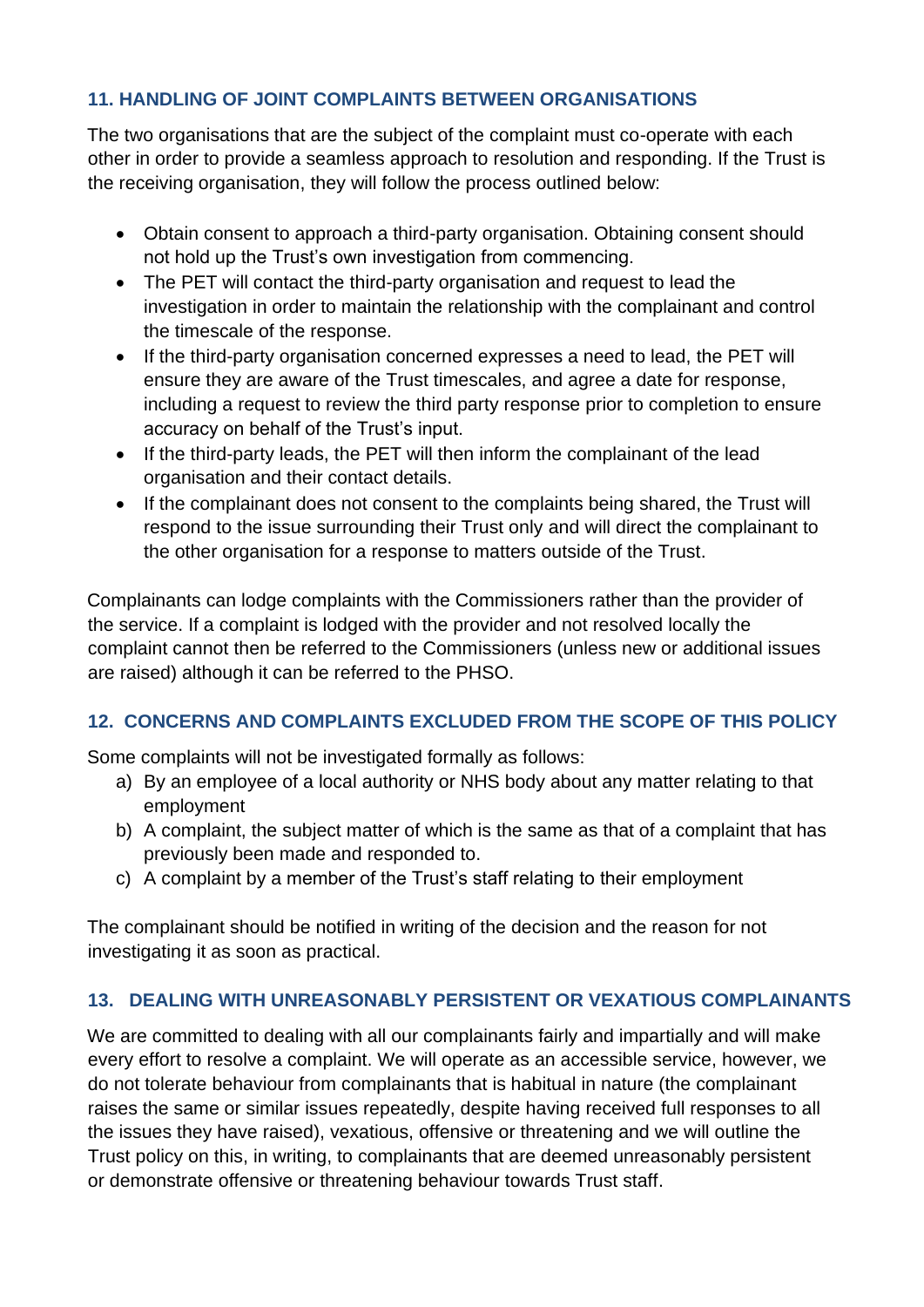## **Deciding if a Complainant is Unreasonably Persistent**

Firstly, the HoPE will ensure that:

- The complaint has been investigated proportionately and sufficiently
- It addresses fairly and, where possible, all of the issues raised
- The complainant is not providing anything new or significant that might affect a review of the case, for example by the PHSO.

When it is established that the complainant is unreasonably persistent, the Trust will firstly notify the complainant in writing of the reasons why the Trust believes that they are acting in a habitual or vexatious manner and will give the complainant an opportunity to reflect on this and resolve or alter this behaviour. The letter will state clearly which elements of their behaviour are not acceptable and the letter will be accompanied by a copy of this policy.

We will recommend the complainant seeks advice from and uses their local NHS complaints advocacy provider in presenting their complaint.

If the complainant declines this opportunity to change their behaviour, the Trust reserves the right to consider imposing restrictions. This will be considered on a case by case basis. The complainant may be managed, and restrictions may be imposed as outlined below:

- Specifying how and when we will accept contact from that individual, for example only in written form.
- Offer one point of contact within the Trust to maintain a record of behaviour. If face to face contact is agreed, a Trust witness will be present at all times and notes taken for the complaints record.
- Advise the complainant that we will not acknowledge any further contact or correspondence on the issue but will file these without acknowledgement or response.
- The complainant will be asked to agree to the restrictions in order to maintain their right to complain in future and to have an appropriate and full response when they do complain.
- NHS Advocacy Services may be required to assist in this process.

We will notify the complainant of our decision outlining why we need to impose these restrictions and how long the restriction will apply for (for example 6 months) or when circumstances change. They will have the right to challenge that decision but must outline in writing why they disagree.

If restrictions are imposed and are not adhered to, we will advise the complainant that all complaints are to be made through NHS Advocacy Services in future.

If the complainant threatens any individual or their personal safety, we will not offer notice but may report the matter to the Police.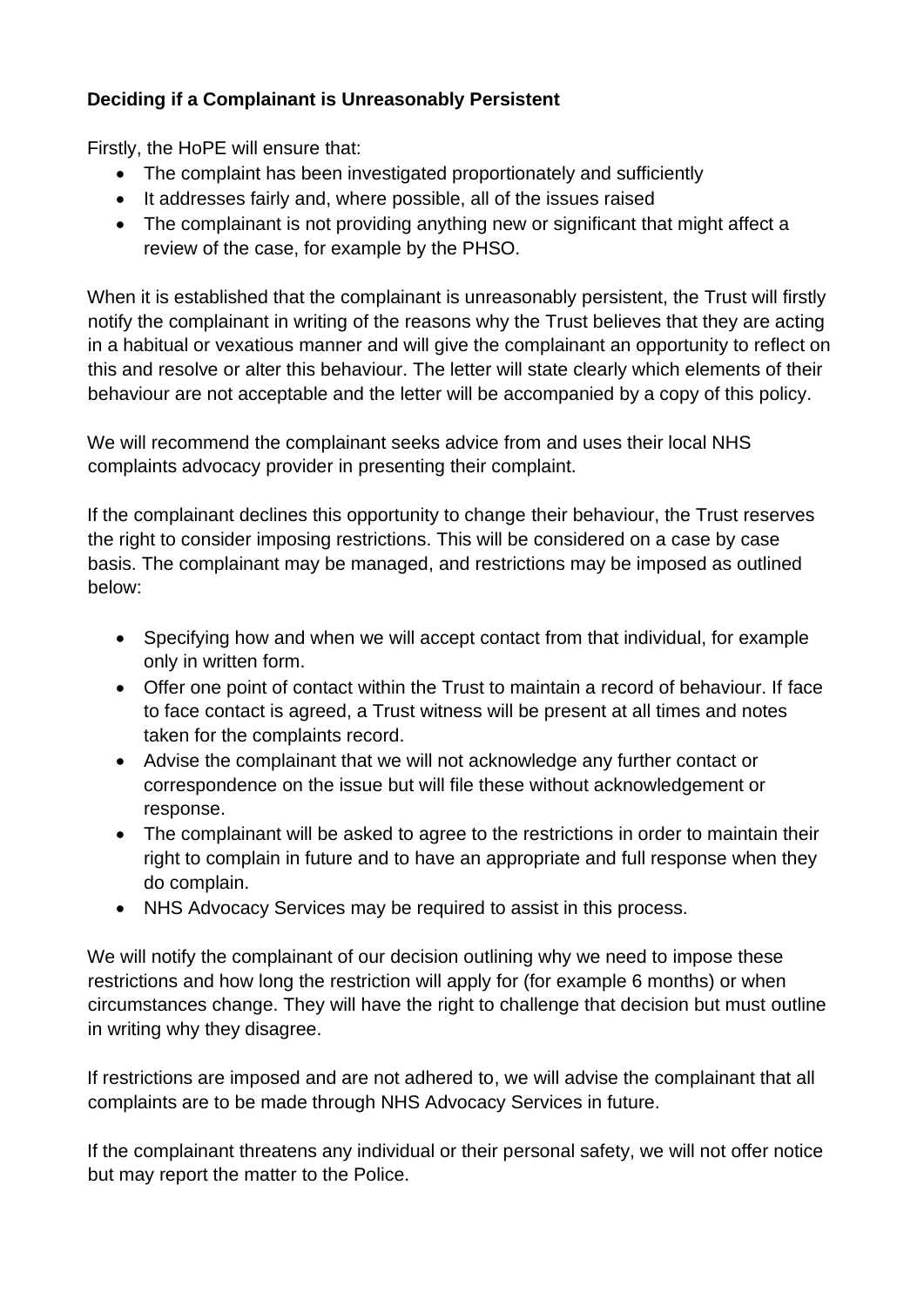When unreasonably persistent complainants make complaints about new issues these will be considered on their own merit, and a decision will be made on whether to apply the restrictions to the management of complaints or to waive them.

To appeal any decision the unreasonably persistent complainant must outline their appeal to the HoPE who will refer to the Executive Director of Patient Care & Service Transformation to consider the case and respond in writing with their decision.

The Chief Executive or Executive Director of Patient Care & Service Transformation, may, at their discretion, choose to omit one or two of the above stages.

Some examples of whom we might consider to be unreasonable and why are attached at Appendix 2.

It should be remembered that some complaints involve very emotive issues, possibly the patient or a relative may have passed away for example. Consideration will always be given to the complexity, nature, and significance of the complaint on the individual.

If the persistent or vexatious complainant has underlying medical needs / diagnosis and is a frequent caller to 999 / 111 or both services, then PET will work with the Demand Practitioners to ensure that the patient has adequate clinical support, navigation and assessment.

## <span id="page-20-0"></span>**14. SUPPORTING STAFF**

Staff who are subject to a complaint can be assured they will be supported whilst taking the opportunity to reflect on the issues raised in the complaint.

- Where identified, training plans may be developed to support the staff member ensuring they have all the relevant training and support to carry out their role whilst meeting the expected Trust standard.
- The staff member must be reassured their reference in the complaint will be confidential and all records stored appropriately.
- Complaints may be used for training purposes to ensure local learning, when this is the case, they will be anonymised in order to protect the identity of the members of staff.
- Complaints learning will also be discussed at relevant forums for example Patient Experience Review Group, Patient Safety Group, Clinical Review Group.

#### <span id="page-20-1"></span>**15. ENSURING COMPLAINANTS ARE NOT TREATED DIFFERENTLY AS A RESULT OF COMPLAINING**

**15.1 Ensuring Complainants are not Adversely Affected** – The Trust welcomes complaints and comments and therefore expects that patients are not treated adversely or prejudiced as a result of making a complaint.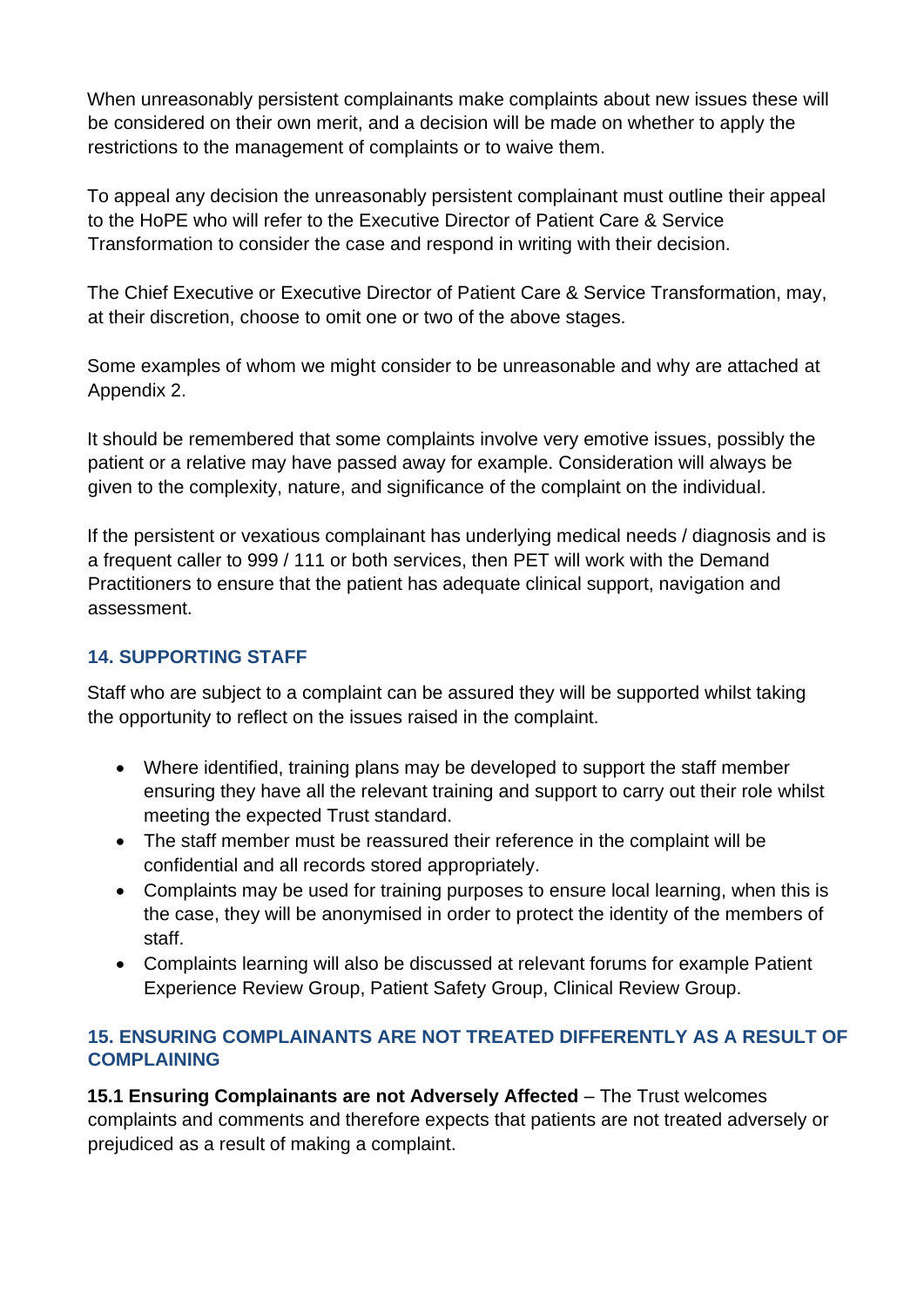**15.2 Confidentiality** – It is paramount to respect patient confidentiality. Information about complaints and all those involved is strictly confidential, in accordance with Caldicott principles. Information is only disclosed to those with a demonstrable need to know and or legal rights under consent to access the records under the Data Protection Act 2018. Advice can be taken from the Information Governance team on individual cases.

**15.3 Record Keeping** – Complaints records are kept separate from health records and must not be filed in the medical records unless specifically requested by the patient, in order to ensure on-going care is unaffected.

The complaints file/record is retained for 10 years (from the date the complaint was closed) and managed in line with the Trust standards on Information Governance.

All complaints, concerns and HCP feedback are recorded on DATIX. This allows seamless management of the complaint as all contact and correspondence is logged. The system also allows data to be collated to inform reporting and highlight any areas of concern.

#### <span id="page-21-0"></span>**16. MONITORING POLICY AND MAKING IMPROVEMENTS AS A RESULT OF COMPLAINTS**

**16.1 Monitoring Policy** - Assurance that this policy has been implemented is provided by the following:

- A bi-monthly Patient Experience Report is presented to the Trust Executive Board by the Executive Director of Patient Care & Service Transformation as part of the Quality & Safety Board Report.
- A quarterly Patient Experience Report is presented by the HoPE to the Patient Experience Review Group (PERG) which is chaired by the Chief Executive. This group reviews trends, monitoring of the implementation of this policy, and acknowledges changes to practice as a result of complaints. PERG provides an upward report to the Quality & Safety Committee.
- Key Performance Indicators are presented to Commissioners via Clinical Quality Review Meetings.
- Quarterly report to Department of Health KO41(a) return.
- Annual Patient Experience Report.
- Patient satisfaction surveys.

All actions identified from complaints will be monitored by the Clinical Governance Leads for each service area until agreed as complete with the responsible manager.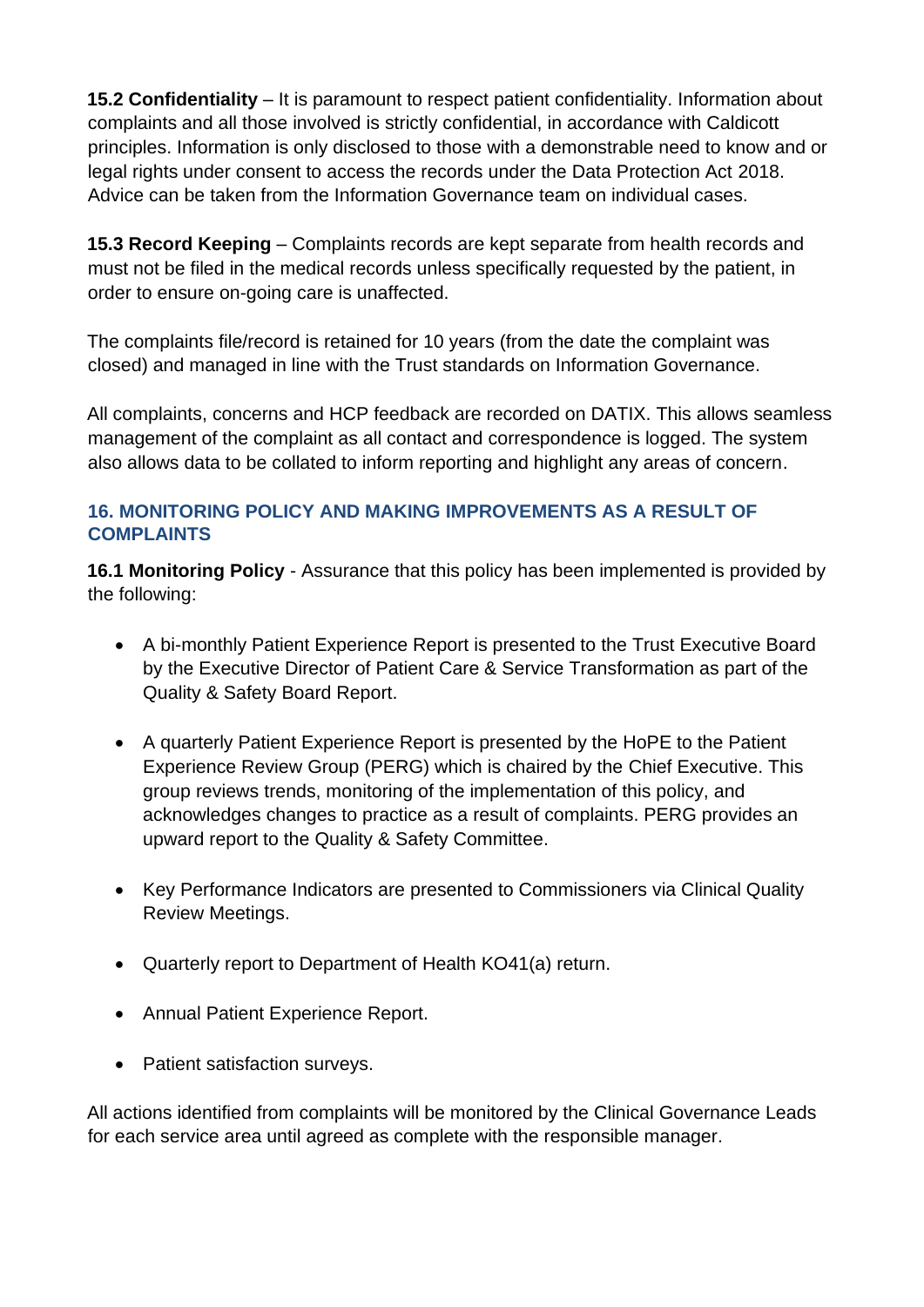## **16.2 Learning from Complaints and Directorate Level Learning**

The Trust aims to provide high quality, safe care throughout all the services it provides. To ensure that this aim is met we constantly strive to provide a healthy, open culture that supports the reporting of patient or service-related incidents and the transparent investigation of these. We acknowledge that improvements can only take place if the lessons learnt are shared and the recommendations and resulting actions are implemented across the organisation, as well as departmentally and individually.

The Trust deploys a number of strategies for learning from various sources of intelligence such as complaints, incidents, near misses, concerns, HCP feedback, claims, coroner's determinations, leadership walkarounds, safeguarding referrals, CQC compliance actions, partnership working/feedback, long waits reviews, audits; we recognise that this is a continuous learning process and one that is being embedded into the Trust's safety and learning culture. We are constantly looking for new and innovative ways to share learning.

All formal complaints are copied to and responses signed by the relevant Director of Service. This is to ensure they are provided with an overview of the complaints received for their areas. Complaints are also analysed and discussed at several internal forums as noted above and shared externally where required.

- Changes in practice and improvements to practice are monitored by Clinical Governance Leads for each service area and are an ongoing agenda item at the Clinical Governance Review Meetings. Responsible managers are asked to agree sign off and complete implementation and a record of sign off retained within the Datix system by the Clinical Governance Lead for each service area.
- Clinical Governance Leads at Clinical Governance Meetings will discuss and review changes to practice and improvements in practice, reporting issues or concerns to the relevant Director of Service.
- The PET will provide local training sessions as required or requested by local managers. These sessions can be adapted to cover the complaints relevant to that service area. The HoPE can provide support for Governors if requested.
- The Trust, under the Commissioner's contracts, has an obligation to provide assurance of the level of patient experience which includes providing Patient Experience updates and Key Performance Indicators including complaints data to Commissioners Clinical Quality Review Meetings.
- In order to maximise learning we utilise a variety of methods to improve practice after receiving intelligence or investigating incidents. Our learning strategies include: Face to face training, E-learning modules, individual performance reviews and 1to1's, reflective practice, policy review, email reminders, Clinical Directives, Clinical memos, SCAScade learning tool to all staff, Staff Matters articles – Staff Matters is our internal staff online weekly update.
- Actions and learning by the Trust are reported quarterly in the Trust Aggregated Learning Report.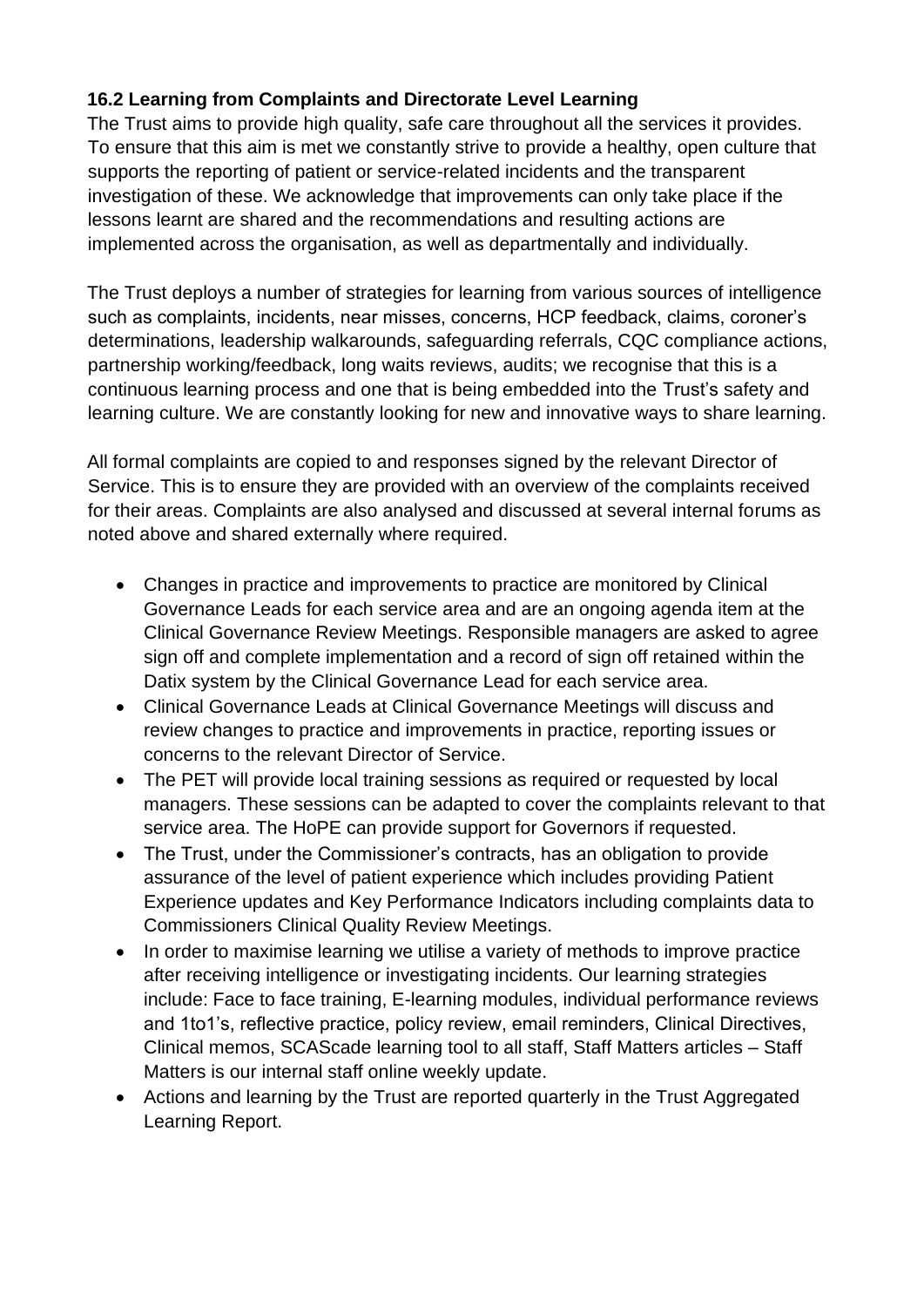#### **16.3 Complaints Reports / Data Requests to Internal Forums**

Sufficient (minimum 3 days) notice must be given to draw complaints data for internal forums, attendance from the PET is not required. The reports and complaints can be tabled and minuted accordingly with focus on learning following discussion at internal forums and plans agreed to disseminate the learning.

#### <span id="page-23-0"></span>**17. REGULATORY BODIES (E.G. HCPC/NMC)**

Where the regulatory body requests details of complaints received in respect of individual members of staff the Trust is obliged to share this information.

#### <span id="page-23-1"></span>**18. PRIVATE PROVIDER COMPLAINTS**

Complaints relating to patients attended by a private provider who was acting on behalf of the Trust will be acknowledged and managed by the Trust's PET. Upon receipt of the complaint an acknowledgement will be provided within 3 days. The complaint will be sent for investigation to the Trust's Private Provider Contract Manager and Clinical Governance Lead, who will forward to the relevant Senior Manager at the Private Provider, ensuring they are made fully aware of the Trust's timescales for the investigation and return of their report. A full investigation should be undertaken by the Private Provider with their report prepared and submitted to the Trust's Private Provider Contract Manager and Clinical Governance Lead within agreed timescales.

The Trust's Private Provider Contract Manager and / or Clinical Governance Lead will review the Private Provider report to ensure it has covered all points raised and for clinical assurance and will prepare and submit a draft response to the complaint which should be provided to the PET within agreed timescales.

The PET will prepare the response for approval and sign off by the relevant Director of Service.

## <span id="page-23-2"></span>**19. COMMENDATIONS / COMPLIMENTS (THANKS AND PRAISE)**

All compliments/commendations received by the Chief Executive and the PET will be logged on to the Compliments Record held by the PET. Those received locally must be copied and sent to the PET for logging to ensure the Trust has clear oversight of all thanks and praise received. All compliments/commendations will be cascaded to the appropriate manager for sharing with staff members. Numbers and themes from compliments/commendations will be reported via the Patient Experience update to the Trust Board and/or Commissioners as required.

#### <span id="page-23-3"></span>**20. MONITORING ACCESS TO COMPLAINTS, CONCERNS AND HCP FEEDBACK**

The Trust has an obligation to monitor access to the Trust Complaints process, and to ensure the policy is implemented fairly and is representative of the Trust's overall patient demographic profile. This will be monitored via patient feedback and satisfaction surveys.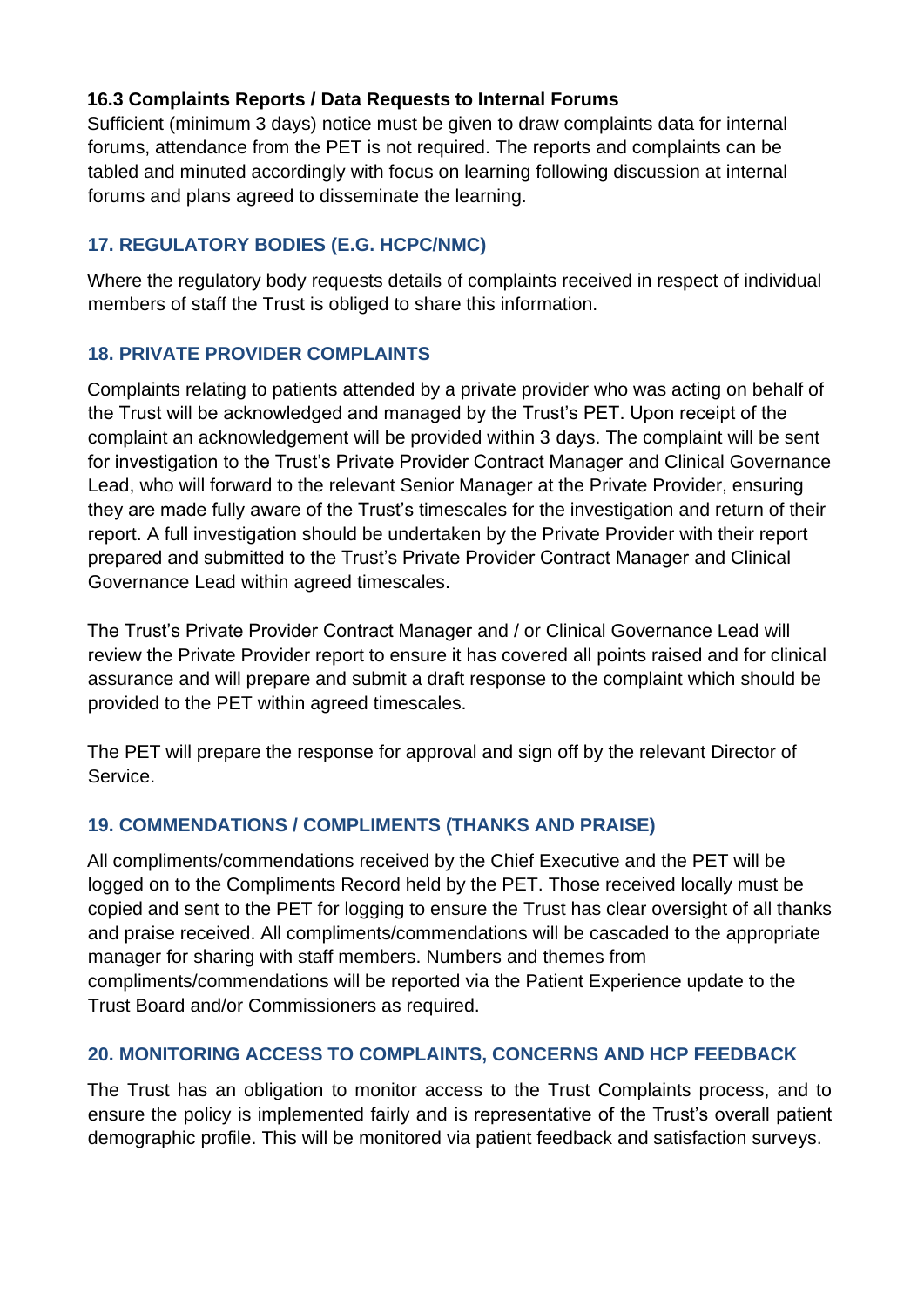#### <span id="page-24-0"></span>**21. RELATED DOCUMENTS & REFERENCES**

#### <span id="page-24-1"></span> **Related Documents**

- Adverse Incident Reporting and Investigation Policy
- Safeguarding Policy
- Being Open and Duty of Candour policy
- Patient Experience Investigation Guidance Notes
- Data Protection Policy (CSPP No.10)
- Consent to Examination And Treatment Policy & Procedure (CSPP No.21)
- Claims Management Policy

#### <span id="page-24-2"></span>**References**

- NHS Complaints Regulations 2009 (incl. 2004 & 2006)
- NHS Constitution DOH 2009
- Health and Social Care Act 2012
- Parliamentary Health Service Ombudsman Principles of Good Complaint Handling February 2009
- Parliamentary Health Service Ombudsman Guide on financial remedy
- Independent Complaints Advocacy Service
- Data Protection Act 2018
- Mental Health Act 2007
- **Caldicott Review**
- NHS Improvement Serious Incident Framework 2015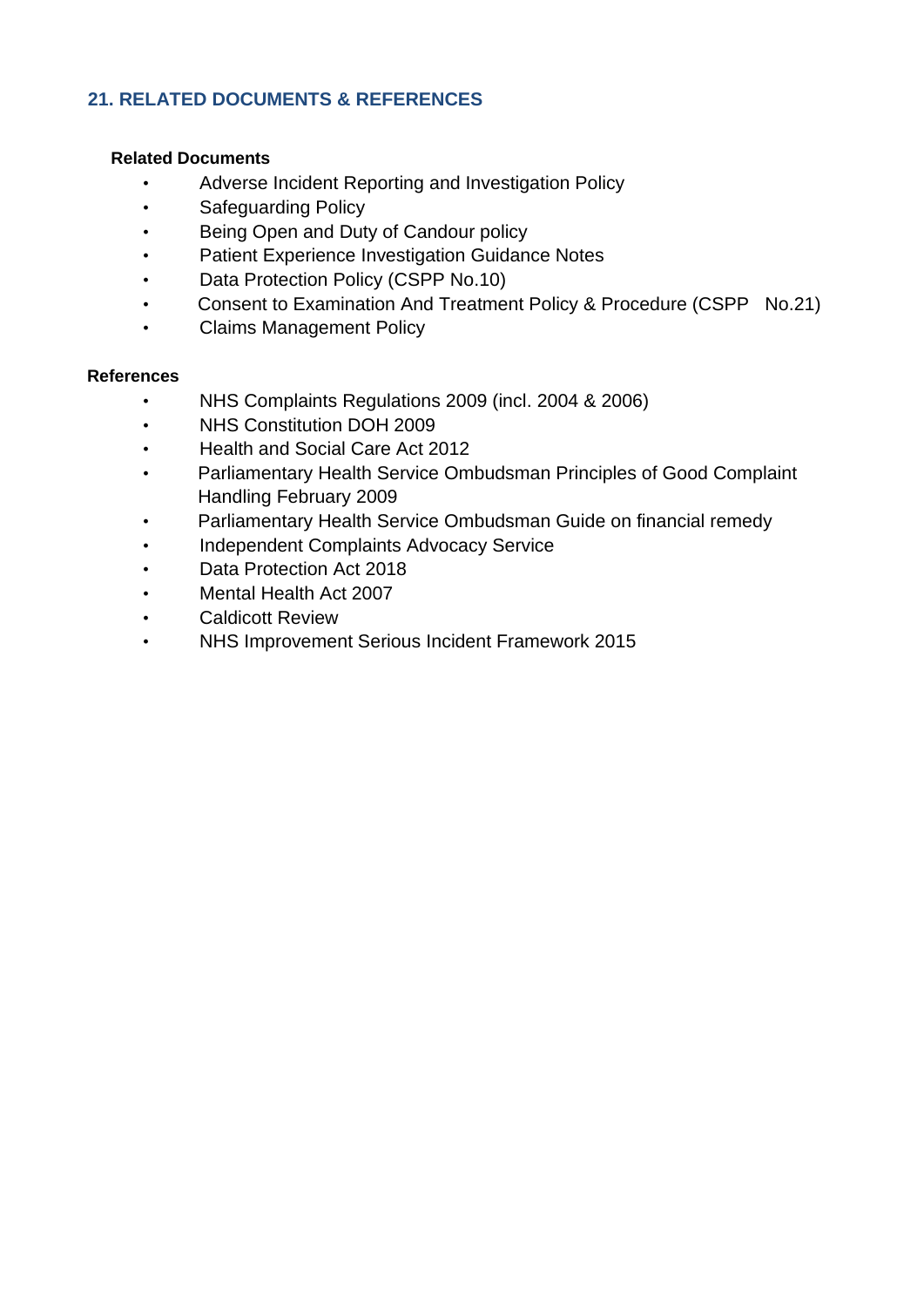## <span id="page-25-0"></span>**Appendix 1 – V5 Policy review overview**

- Adoption of new policy template.
- Policy updated to reflect the proposed PHSO complaints standards framework
- Policy updated with change of wording from Serious Incidents (Requiring Investigation) (SIRIs) to Patient Safety Incidents (PSIs)
- Section 1: Introduction third paragraph updated with relevant complaint handling bodies and named internal SCAS policies
- Section 4: Equality statement updated in line with SCAS policies
- Section 5: Complaint definition updated with examples of language used by the individual raising the issue
- Section 5: Addition of 'It is recommended that this call is undertaken on a recorded line wherever possible for the protection of both parties." In paragraph 5 of the Concern definition
- Section 5: Insertion of Feedback definition
- Section 6: Responsibilities, job titles updated where appropriate
- Section 6: Responsibilities, Head of Patient Experience responsibilities updated to include support of Patient Experience Manager, and liaison with The Head of **Safeguarding**
- Section 7: Wording added in section introduction re: complaints not falling within the procedure
- Section 7.1 Early local resolution first paragraph updated in line with new PHSO complaints standards framework
- Section 7.5: Financial / Goodwill remedy payment section added
- Section 9.1: referenced "Patient Experience & Investigations Safeguarding Guidance Note" document date amendment
- Section 9.2: Addition of "If the Trust is not satisfied, we will share our reasons with the representative in writing."
- Section 10.1: change to "complainant reasonably first became aware of the issue" with word addition
- Section 10.2: Addition to final bullet point of Clinical Governance Lead
- Section 10.4: Third bullet amended from "Royal Colleges" to "Joint Royal Colleges Ambulance Liaison Committee (JRCALC)"
- Section 10.5: Insertion of "be reviewed by the PET, and will"
- Section 10.8: Removal of NHSLA within final bullet
- Section 17: NMC added to section title
- Section 21: Being Open and Duty of Candour policy added as a related document
- "Parliamentary Health Service Ombudsman Guide on financial remedy" added to reference list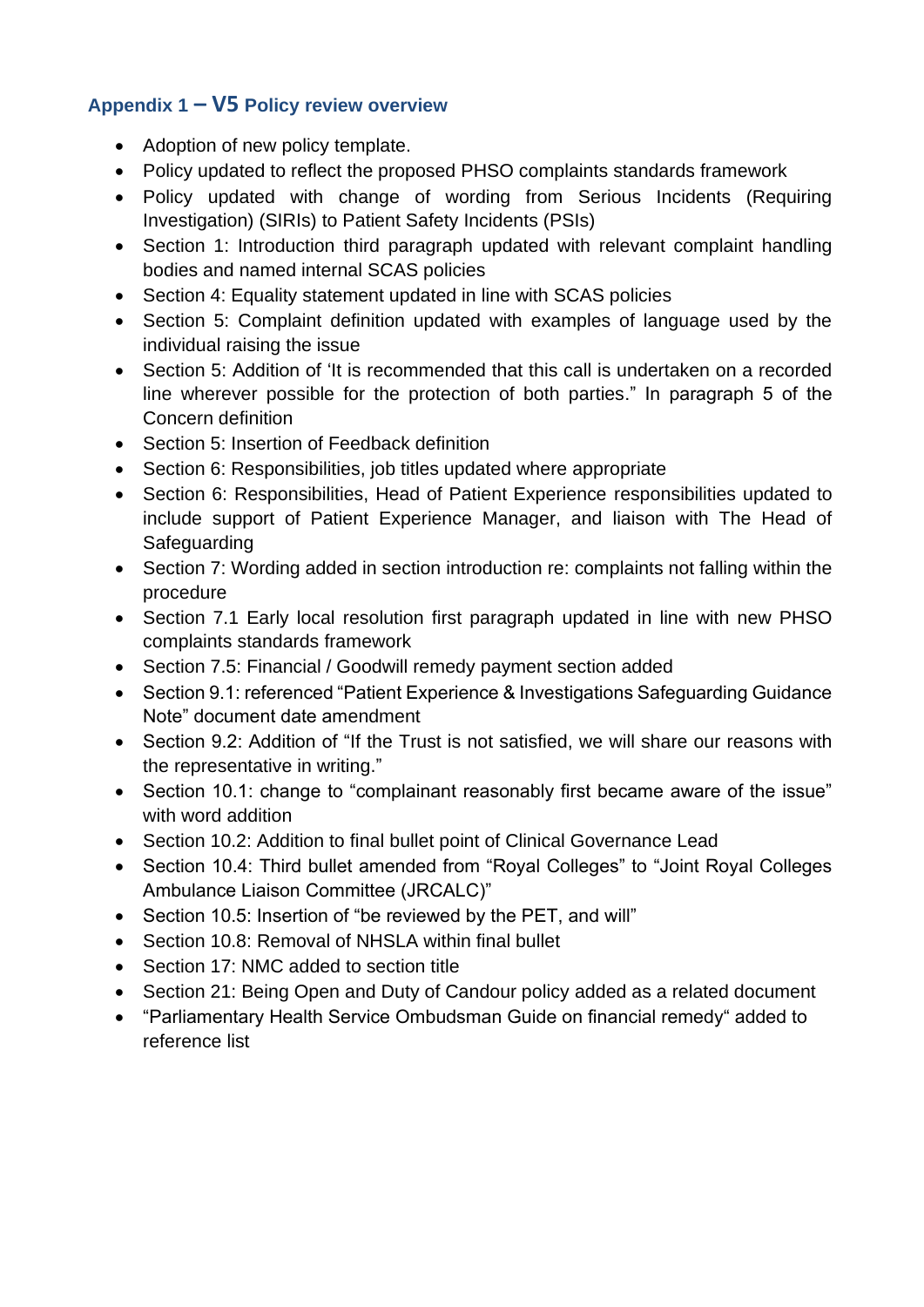# <span id="page-26-0"></span>**Appendix 2 - EXAMPLES OF UNREASONABLE, VEXATIOUS OR PERSISTENT COMPLAINANTS**

A person may be deemed as being an unreasonable persistent complainant when two or more of the items below are present in their behaviour towards complaints:

- Persist in pursuing a complaint where the Trust's Patient Experience Policy for investigating complaints has been fully and properly implemented and exhausted.
- Seeks to prolong contact by changing the substance of the complaint or continually raising new issues and questions whilst the complaint is being addressed. Care must be taken not to discard new issues to be investigated if they have substance.
- Are unwilling to accept audio or documented evidence as being authentic.
- Deny receipt of any adequate response or contact, despite evidence of such contact.
- Do not clearly identify the precise nature of the complaint, despite reasonable efforts by staff to help them specify their concerns.
- Continually raise the same issue which, having been investigated a number of times, is never found to be upheld, and/or adopts an excessively 'scattergun' approach, for instance, in pursuing a complaint with multiple organisations/individuals
- Have continually refused advocacy or the advocacy service have refused to deal with the complainant.
- Refuse to talk with the Trust to discuss or confirm the elements of their complaint, cutting off communication before issues have been clarified.
- Focus on a trivial matter out of all proportion to its significance and continue to focus on this point. It is recognised that determining what is a "trivial" matter can be subjective and careful judgement must be used in applying this criterion.
- Placing or requesting unreasonable demands on staff, including an excessive number of calls or correspondence, or request actions that are not compatible with the process.
- Display unreasonable demands on Managers in relation to discipline of staff or a requirement for redress that is either out of proportion to the incident or not in the remit of the Trust.
- Insisting on an unreasonable timeframe for the investigation of their complaint.
- Tries to prolong telephone conversations with staff.
- Becomes aggressive or harassing during telephone conversations with staff.
- Tries to access the service by different means and locations so as to confuse the handling of the complaint. Or provides different information to different members of staff dealing with the complaint and/or with those not dealing directly with the complaint.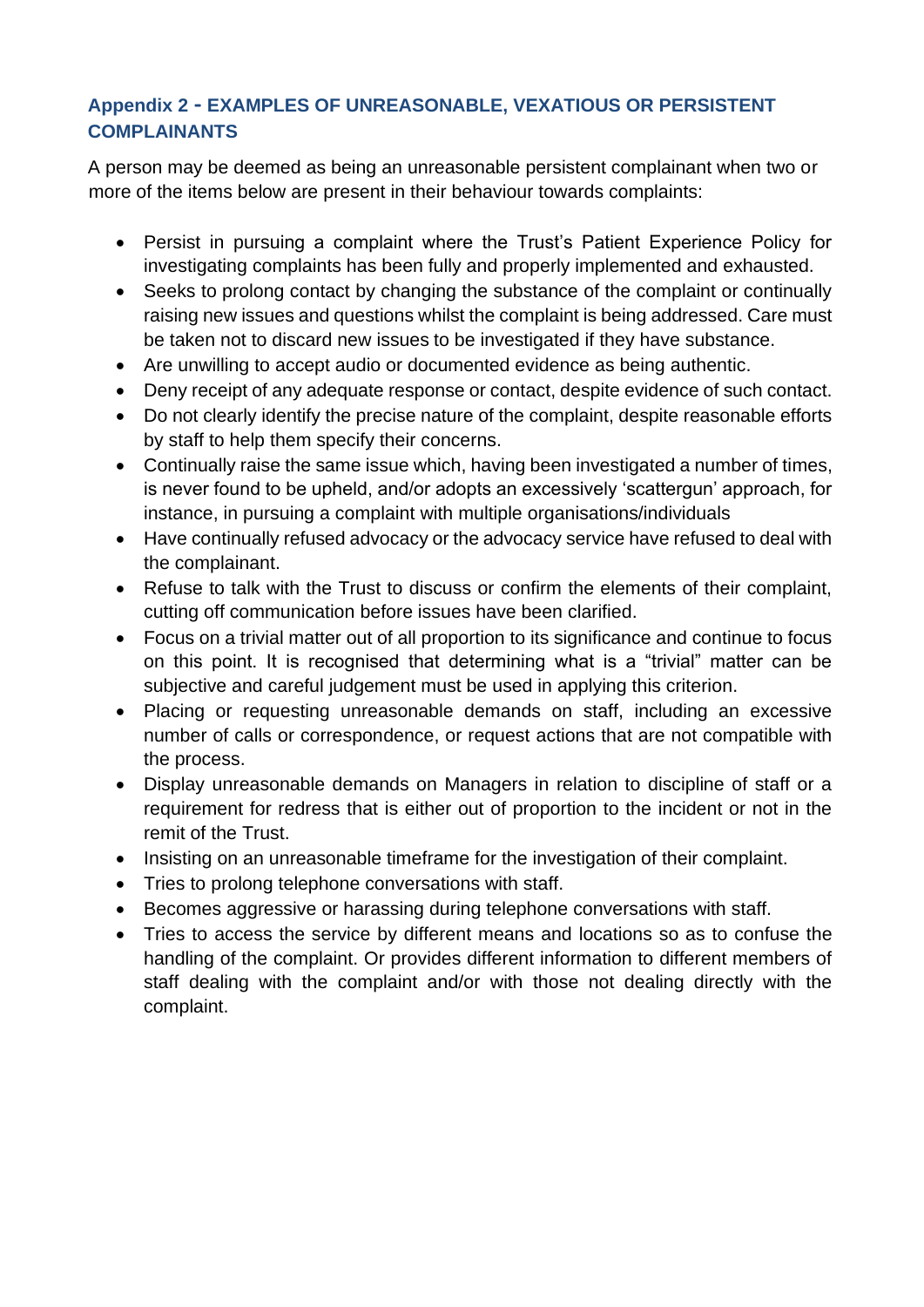# <span id="page-27-0"></span>**Appendix 3- CATEGORISATION AND COMPLEXITY RISK TABLE FOR PATIENT EXPERIENCE INVESTIGATIONS**

| Category<br><b>Description</b>        | <b>SERIOUS LEVEL 5</b><br>Serious mismanagement or delay of patient care<br>leading to death/life threatening illness/permanent<br>injury/long term incapacity or disability (including staff<br>being affected).<br>StEIS reportable criteria. Meets the criteria with the<br>Patient Safety Incident.                             |
|---------------------------------------|-------------------------------------------------------------------------------------------------------------------------------------------------------------------------------------------------------------------------------------------------------------------------------------------------------------------------------------|
|                                       | Framework Professional gross misconduct (refer to<br>disciplinary policy).                                                                                                                                                                                                                                                          |
| On receipt, inform                    | Director of Patient Care & Service Transformation<br>Director of relevant Service<br>Assistant Director of Quality/Patient Care<br>Head of relevant service delivery line<br>Head of Risk & Safety<br><b>Head of Patient Experience</b><br><b>Medical Director</b><br><b>Investigating Officer</b><br><b>Legal Services Manager</b> |
| <b>Aspects to be considered</b>       | <b>Consider StEIS</b><br>Consider multiagency review<br><b>Director of Patient</b><br>Care & Service Transformation review of clinical aspects<br>PSI Panel review of clinical aspects<br>Duty of Candour policy<br>Safeguarding                                                                                                    |
| Level investigation approval          | Report approved by:<br>Director of Patient Care & Service Transformation and<br>PSI Panel (if applicable).<br>Written Complaint response (if applicable) approved and<br>signed by Director of relevant Service or Director of<br>Patient Care & Service Transformation.                                                            |
| <b>Category</b><br><b>Description</b> | <b>MAJOR LEVEL 4</b><br>Serious mismanagement or delay of patient care<br>leading to moderate injury/illness requiring<br>hospitalisation and prolonged recovery period (including<br>staff being affected).<br>National Media Interest.                                                                                            |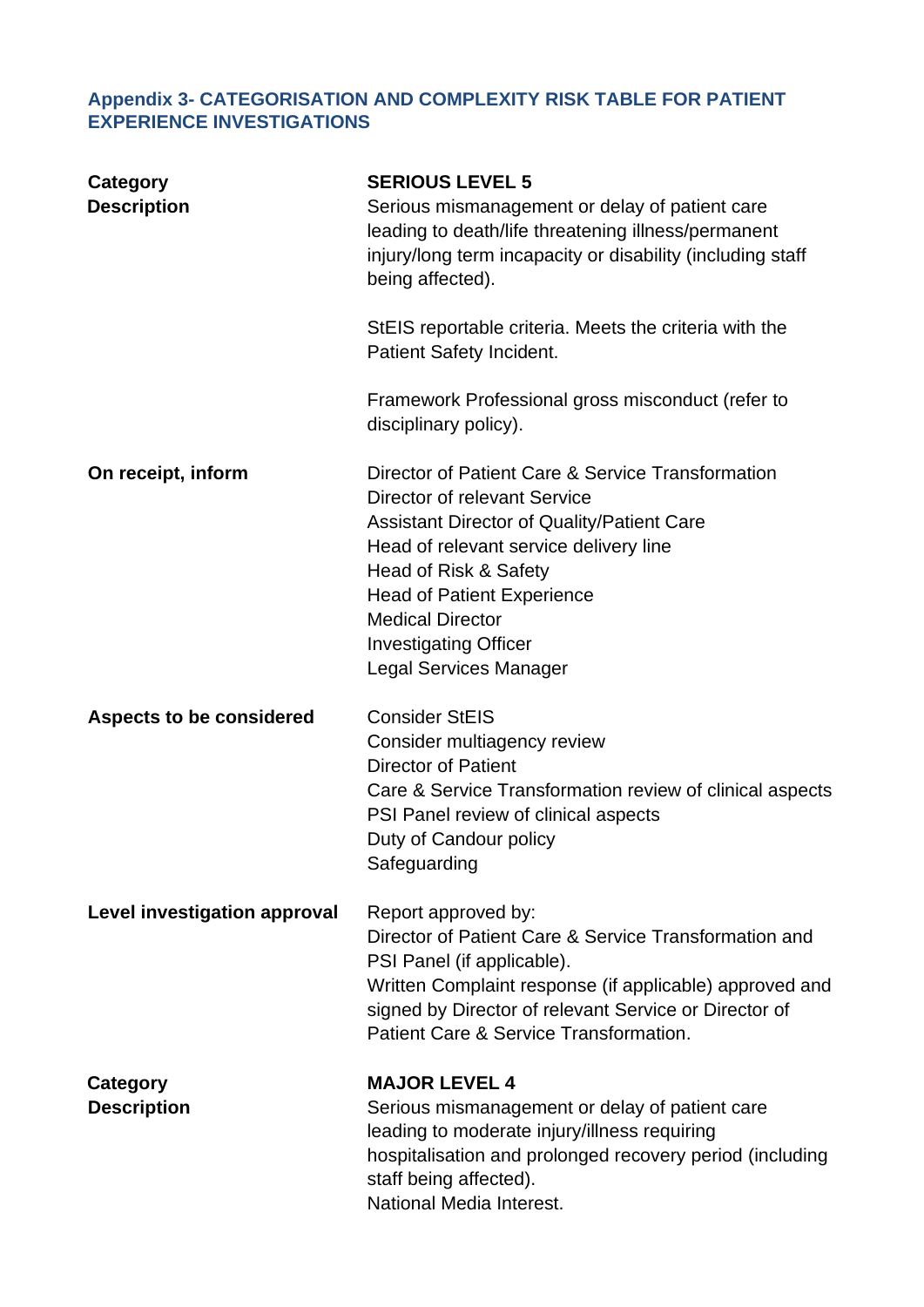|                                       | Staff attitude/conduct/behaviour falling below the<br>standard expected by the Trust and on initial<br>assessment is likely to constitute gross misconduct<br>(refer to disciplinary policy).                                                                                                                                                                                                                                                                                                                                                                                                                                                                                                                          |
|---------------------------------------|------------------------------------------------------------------------------------------------------------------------------------------------------------------------------------------------------------------------------------------------------------------------------------------------------------------------------------------------------------------------------------------------------------------------------------------------------------------------------------------------------------------------------------------------------------------------------------------------------------------------------------------------------------------------------------------------------------------------|
| On receipt, inform                    | Director of relevant Service<br><b>Assistant Director of Quality/Patient Care</b><br>Head of relevant service delivery line<br><b>Medical Director</b><br><b>Investigating Officer</b><br><b>Head of Patient Experience</b><br>Head of Risk & Safety<br><b>Legal Services Manager</b>                                                                                                                                                                                                                                                                                                                                                                                                                                  |
| <b>Aspects to be considered</b>       | Consider StEIS.<br>Consider multiagency review meeting.<br>Assistant Director of Quality/Patient Care review of<br>clinical aspects.<br>PSI panel review of clinical aspects.<br>Duty of Candour Policy.<br>Safeguarding.                                                                                                                                                                                                                                                                                                                                                                                                                                                                                              |
| <b>Level investigation approval</b>   | Report/complaint response reviewed and approved by<br>Director of Patient Care & Service Transformation or<br>delegated authority and signed by relevant Director of<br>Service (relevant service delivery line).                                                                                                                                                                                                                                                                                                                                                                                                                                                                                                      |
| <b>Category</b><br><b>Description</b> | <b>MODERATE LEVEL 3</b><br>Mismanagement or delay of patient care leading to<br>minor injury/illness requiring treatment and/or<br>hospitalisation (including staff being affected).<br>Alleged inappropriate non-conveyance of patient<br>Complaints received from Members of Parliament<br>(minimum risk score dependant but may be higher due<br>nature of incident). Note: All responses to MPs must be<br>approved and signed by the Chief Executive.<br>Local Media Interest.<br>Staff attitude/conduct/behaviour falling below the<br>standard expected by the Trust and on initial<br>assessment is likely to constitute general misconduct,<br>e.g. inappropriate language, inappropriate manual<br>handling. |
| On receipt, inform                    | Director of relevant Service<br>Head of relevant service delivery line<br><b>Head of Patient Experience</b>                                                                                                                                                                                                                                                                                                                                                                                                                                                                                                                                                                                                            |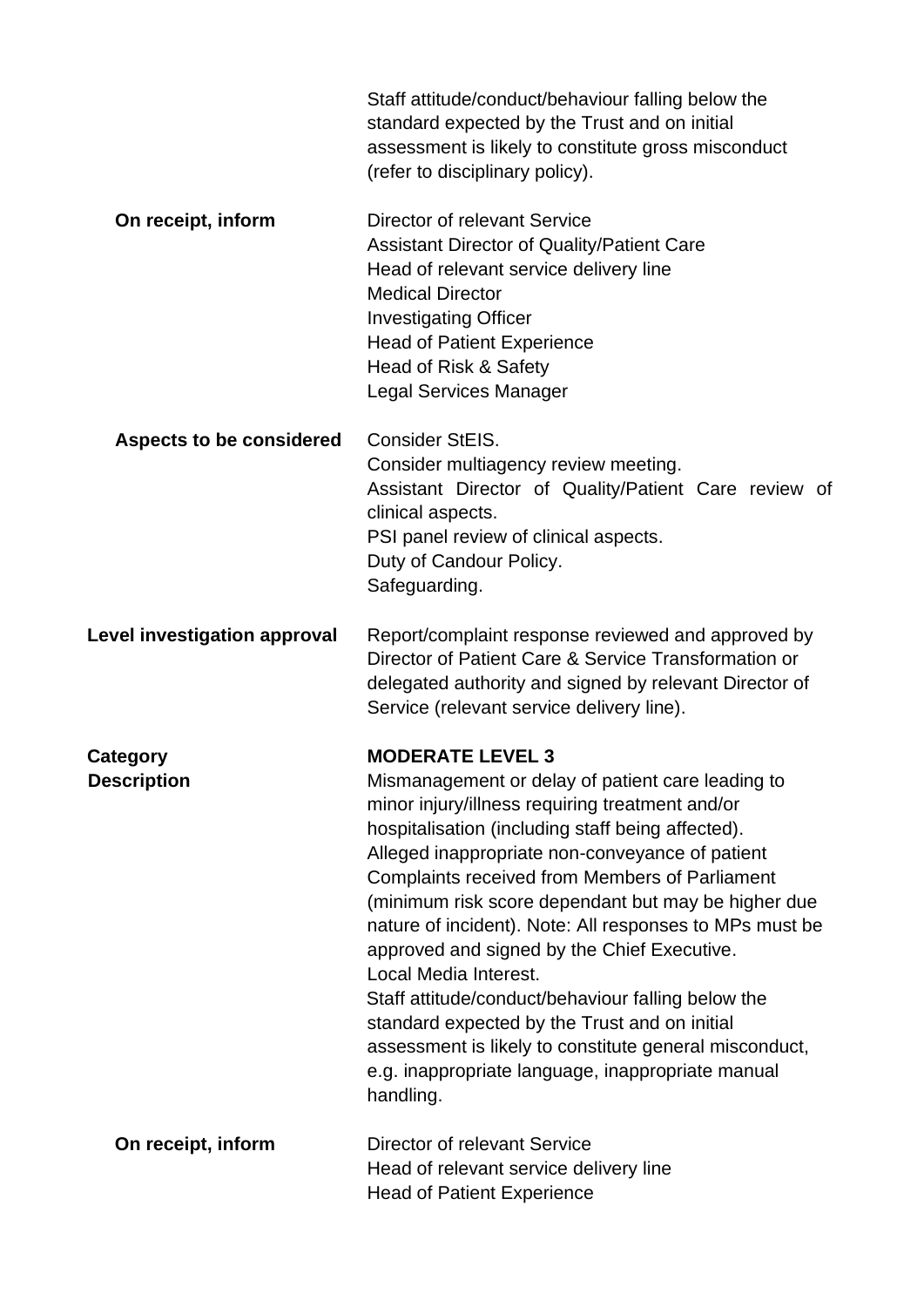|                                                                        | <b>Investigating Officer</b>                                                                                                                                                                                                                                                                                                                                                                                                                                                           |
|------------------------------------------------------------------------|----------------------------------------------------------------------------------------------------------------------------------------------------------------------------------------------------------------------------------------------------------------------------------------------------------------------------------------------------------------------------------------------------------------------------------------------------------------------------------------|
| <b>Aspects to be considered</b>                                        | Duty of Candour policy<br>Safeguarding                                                                                                                                                                                                                                                                                                                                                                                                                                                 |
|                                                                        | Level investigation approval Report/complaint response approved and signed by<br>relevant Director of Service or nominated deputy except<br>for:<br>Complaint responses to MP's are to be approved and<br>signed by Chief Executive.<br>Investigation proportionate and appropriate to resolve<br>complaint speedily and efficiently.<br>Written response must be provided to include<br>Ombudsman (PHSO) escalation rights.                                                           |
| Category<br><b>Description</b>                                         | <b>MINOR LEVEL 2</b><br>Mismanagement or delay of patient care / incorrect<br>advice with no consequences (including staff being<br>affected).<br>Late or non-arrival of transport causing distress and/or<br>loss of appointment.<br>Staff attitude/behaviour falling below the standard<br>expected by the Trust but on initial assessment is<br>unlikely to constitute general misconduct, e.g.<br>inappropriate use of personal mobile phone,<br>inappropriate tone of voice used. |
| On receipt, inform                                                     | Head of relevant service delivery line<br><b>Patient Experience Team</b><br><b>Investigating Officer</b>                                                                                                                                                                                                                                                                                                                                                                               |
| <b>Aspects to be considered</b><br><b>Level investigation approval</b> | Safeguarding<br>Investigation proportionate and appropriate to resolve<br>complaint speedily and efficiently.<br>If written Complaint response is required, it will be<br>signed by a Senior Patient Experience Officer.<br>Complaint response can be communicated by<br>phone/email by the IO and Datix record fully updated<br>(formal written response is not required unless<br>requested).                                                                                        |
| <b>Category</b><br><b>Description</b>                                  | <b>MINIMUM LEVEL 1</b><br>Late transport causing minimal disruption.<br>Use of lights and sirens / driving standards with no<br>consequences.<br>Referral to incorrect service provider / pathway with no<br>consequences.                                                                                                                                                                                                                                                             |